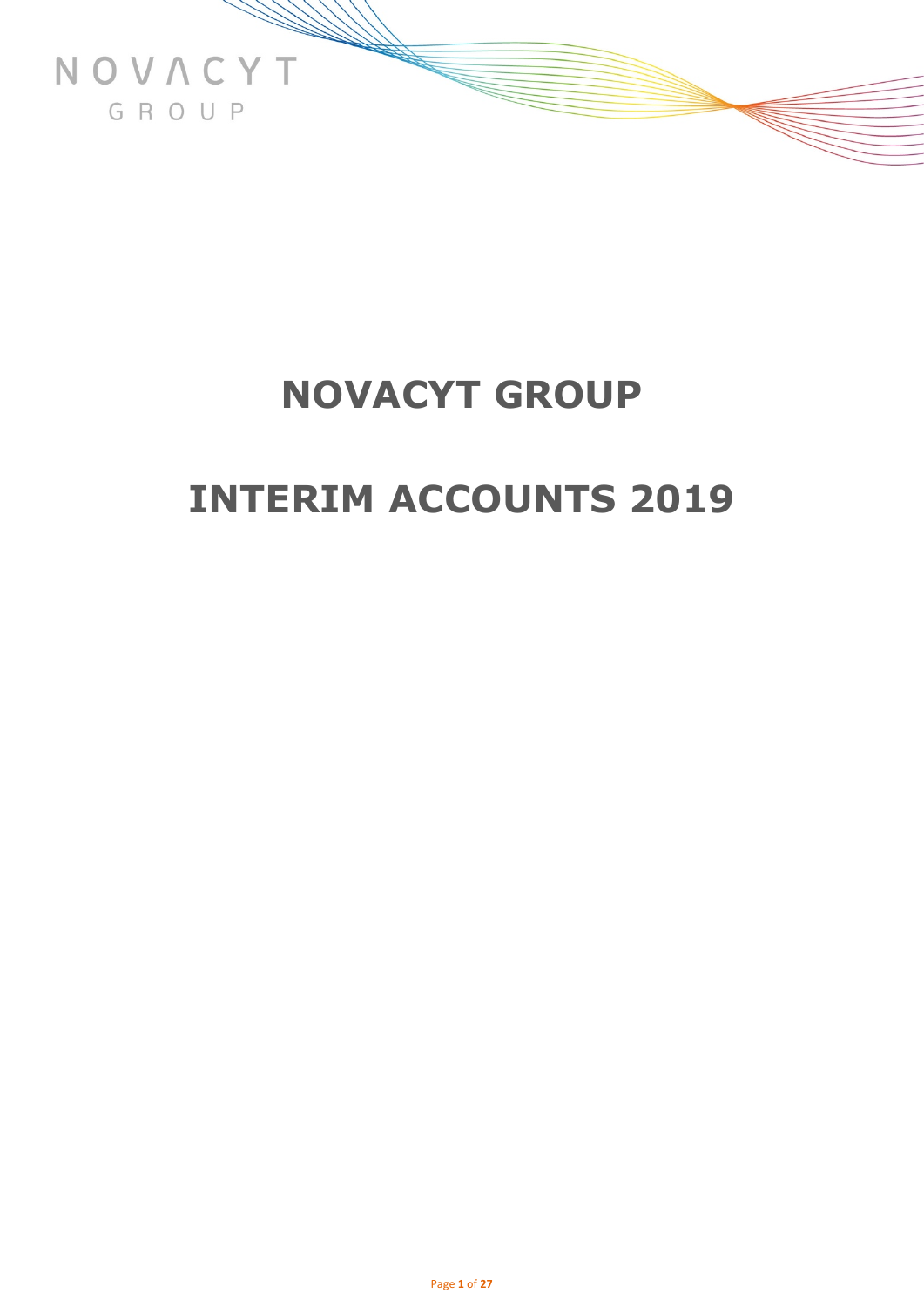# **Consolidated income statement as at 30 June 2019**

NOVACYT

GROUP

|                                                                      |              | (Unaudited)<br>Six month | (Unaudited)<br>Six month |
|----------------------------------------------------------------------|--------------|--------------------------|--------------------------|
|                                                                      |              | ended 30 June            | ended 30 June            |
| Amounts in '000 $\epsilon$                                           | <b>Notes</b> | 2019                     | 2018                     |
| Revenue                                                              | 4,5          | 7 2 2 3                  | 6427                     |
| Cost of sales                                                        |              | $-2643$                  | $-2236$                  |
| Gross profit                                                         |              | 4580                     | 4 1 9 1                  |
| Sales, marketing and distribution expenses                           |              | $-1317$                  | $-1217$                  |
| Research and development expenses                                    |              | $-229$                   | $-189$                   |
| General and administrative expenses                                  |              | $-3639$                  | $-3387$                  |
| Governmental subsidies                                               |              | 7                        | 35                       |
| Operating loss before exceptional items                              |              | -598                     | -569                     |
| Other operating income                                               | 6            | 57                       | 177                      |
| Other operating expenses                                             | 6            | $-123$                   | -444                     |
| Operating loss after exceptional items                               |              | $-664$                   | $-836$                   |
| Financial income                                                     | 7            | 36                       | 32                       |
| Financial expense                                                    | 7            | $-579$                   | $-368$                   |
| Loss before tax                                                      |              | $-1208$                  | $-1172$                  |
| Tax (expense) / income                                               |              | 0                        | 0                        |
| Loss after tax                                                       |              | $-1208$                  | $-1172$                  |
| Loss from discontinued operations                                    |              | $-786$                   | $-673$                   |
| Loss after tax attributable to owners of the company                 |              | -1994                    | $-1844$                  |
| Loss per share $(\epsilon)$                                          | 8            | $-0,05$                  | $-0,08$                  |
| Diluted loss per share $(\epsilon)$                                  | $\,8\,$      | $-0,05$                  | $-0,08$                  |
| Loss per share from the continuing operations $(\epsilon)$           |              | $-0,03$                  | $-0,05$                  |
| Diluted loss per share from the continuing operations $(\epsilon)$   |              | $-0,03$                  | $-0,05$                  |
| Loss per share from the discontinued operations $(\epsilon)$         |              | $-0,02$                  | $-0,03$                  |
| Diluted loss per share from the discontinued operations $(\epsilon)$ |              | $-0,02$                  | $-0,03$                  |

The consolidated income statement is presented to reflect the impacts of the application of IFRS 5 relative to discontinued operations, by restating the NOVAprep® activity on a single line "Loss from discontinued operations".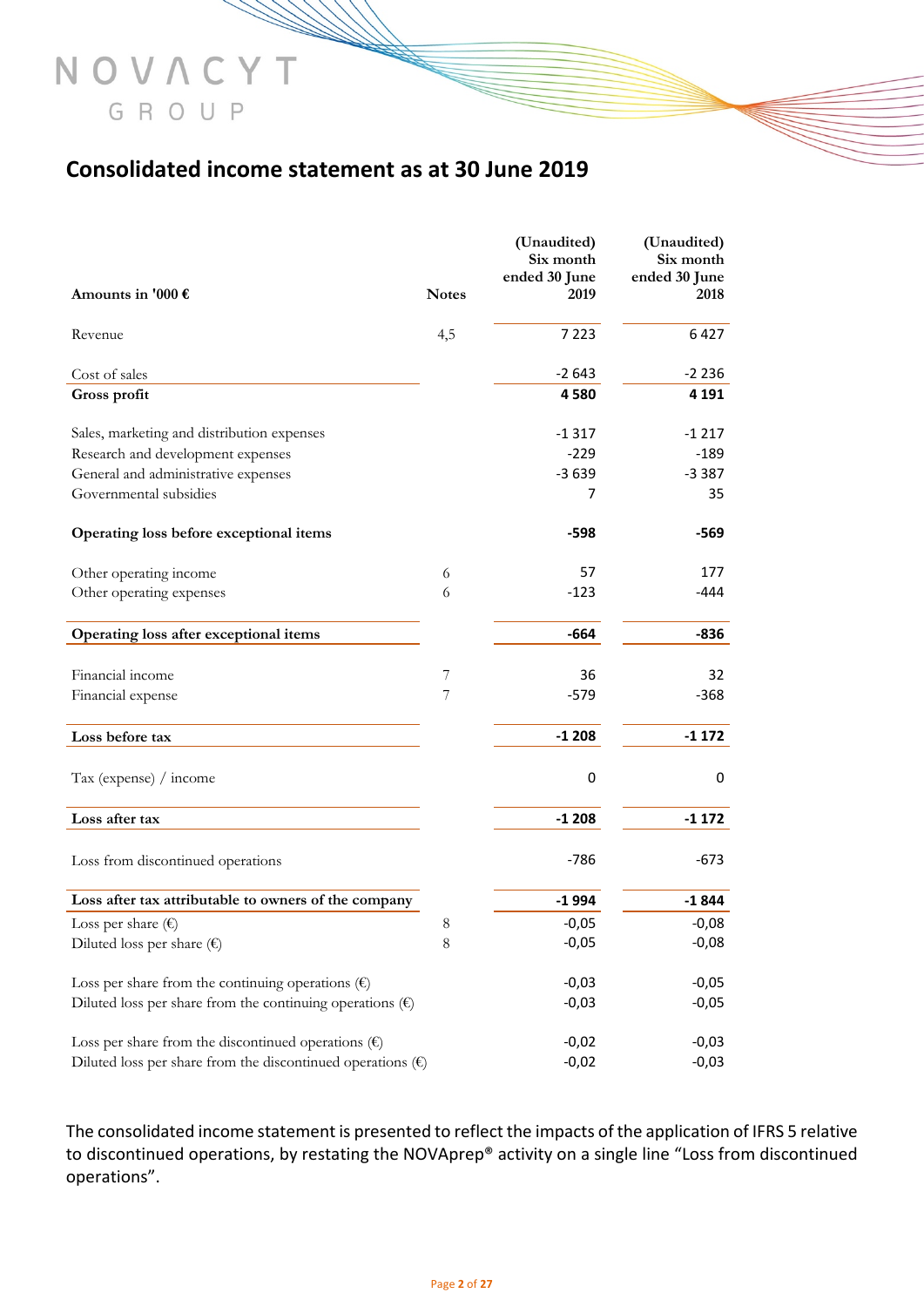# **Consolidated statement of comprehensive income as at 30 June 2019**

|                                                                        |              | (Unaudited)<br>Six month<br>ended 30 June | (Unaudited)<br>Six month<br>ended 30 June |
|------------------------------------------------------------------------|--------------|-------------------------------------------|-------------------------------------------|
| Amounts in '000 $\epsilon$                                             | <b>Notes</b> | 2019                                      | 2018                                      |
| Loss after tax                                                         |              | $-1994$                                   | $-1844$                                   |
| Items that will not be reclassified subsequently to<br>profit or loss: |              |                                           |                                           |
| Actuarial differences IAS19R                                           |              |                                           |                                           |
| Items that may be reclassified subsequently to profit<br>or loss:      |              |                                           |                                           |
| Translation reserves                                                   |              | $-2$                                      | $-3$                                      |
| Total comprehensive loss                                               |              | $-1996$                                   | $-1847$                                   |
| Comprehensive loss attributable to:                                    |              |                                           |                                           |
| Owners of the company (*)                                              |              | $-1996$                                   | $-1847$                                   |

(\*) There are no non-controlling interests.

NOVACYT

GROUP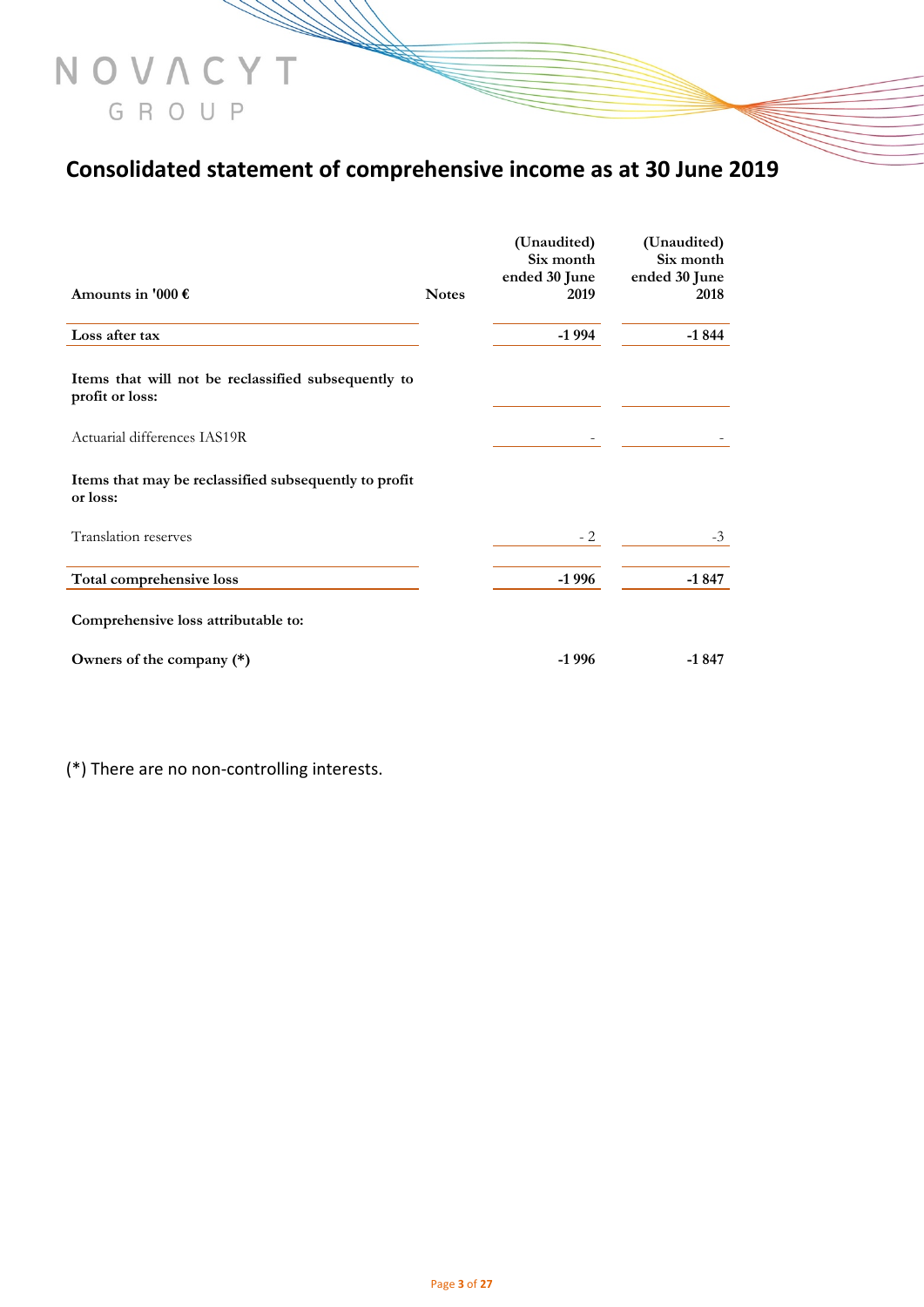# **Statement of financial position as at 30 June 2019**

NOVACYT

GROUP

| Amounts in '000 $\epsilon$                                     | <b>Notes</b> | (Unaudited)<br>Six month<br>ended 30 June<br>2019 | (Audited)<br>Year ended<br>31 December<br>2018 |
|----------------------------------------------------------------|--------------|---------------------------------------------------|------------------------------------------------|
|                                                                |              |                                                   |                                                |
| Goodwill                                                       | 9            | 15 913                                            | 16 134                                         |
| Other intangible assets                                        |              | 4 6 6 4                                           | 4944                                           |
| Property, plant and equipment                                  |              | 3752                                              | 1 1 9 1                                        |
| Non-current financial assets                                   |              | 228                                               | 234                                            |
| Non-current assets                                             |              | 24 5 58                                           | 22 503                                         |
| Inventories and work in progress                               | 10           | 2 3 5 6                                           | 2 347                                          |
| Trade and other receivables                                    |              | 3 5 7 3                                           | 3 900                                          |
| Tax receivables                                                |              | 135                                               | 94                                             |
| Prepayments                                                    |              | 632                                               | 233                                            |
| Short-term investments                                         |              | 10                                                | 10                                             |
| Cash & cash equivalents                                        | 13           | 598                                               | 1 1 3 2                                        |
| <b>Current assets</b>                                          |              | 7 3 0 5                                           | 7716                                           |
| Assets of discontinued operations                              |              | 2 2 6 0                                           | 2 2 9 4                                        |
| <b>Total assets</b>                                            |              | 34 122                                            | 32 513                                         |
|                                                                |              |                                                   |                                                |
| Bank overdrafts and current portion of long-term<br>borrowings | 11           | 4862                                              | 3 1 1 5                                        |
| Contingent consideration (current portion)                     | 12           | 1 1 3 8                                           | 1569                                           |
| Short-term provisions                                          |              | 73                                                | 100                                            |
| Trade and other liabilities                                    |              | 4972                                              | 4647                                           |
| Other current liabilities                                      |              | 209                                               | 379                                            |
| <b>Total current liabilities</b>                               |              | 11 255                                            | 9809                                           |
| Liabilities of discontinued operations                         |              | 322                                               | 85                                             |
| Net current (liabilities) / assets                             |              | $-3628$                                           | $-2008$                                        |
| Borrowings and convertible bond notes                          | 11           | 3830                                              | 2 2 5 9                                        |
| Long-term provisions                                           |              | 176                                               | 168                                            |
| Deferred tax liabilities                                       |              | 55                                                | 54                                             |
| Total non-current liabilities                                  |              | 4 0 6 1                                           | 2 4 8 1                                        |
| <b>Total liabilities</b>                                       |              | 15 638                                            | 12 3 7 5                                       |
|                                                                |              | 18 4 85                                           | 20 138                                         |
| Net assets                                                     |              |                                                   |                                                |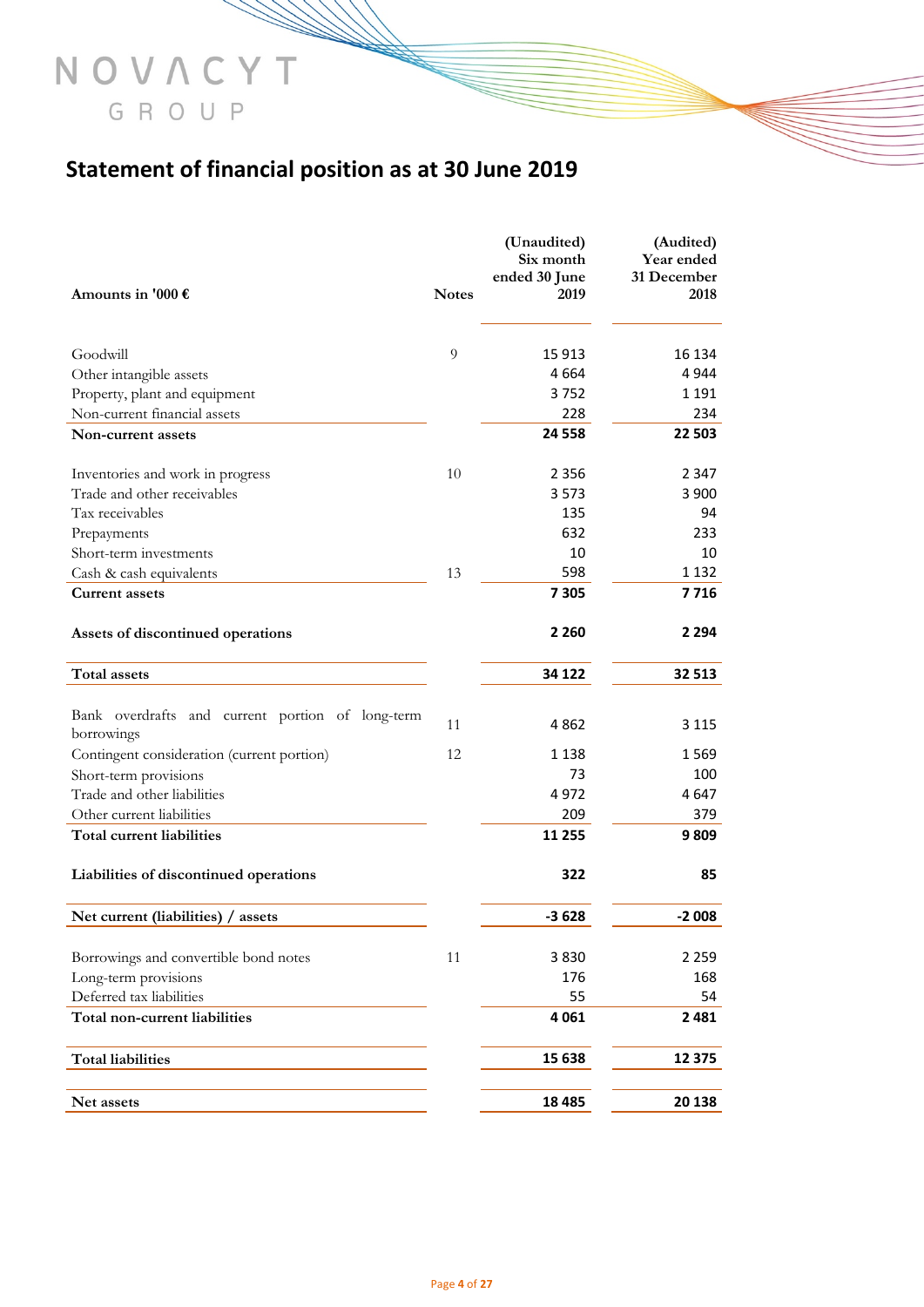# **Statement of financial position as at 30 June 2019**

|                                      |              | (Unaudited)<br>Six month<br>ended 30 June | (Audited)<br>Year ended<br>31 December |
|--------------------------------------|--------------|-------------------------------------------|----------------------------------------|
| Amounts in '000 $\epsilon$           | <b>Notes</b> | 2019                                      | 2018                                   |
|                                      |              |                                           |                                        |
| Share capital                        |              | 2 7 1 0                                   | 2511                                   |
| Share premium account                |              | 58 050                                    | 58 249                                 |
| Own shares                           |              | -180                                      | $-178$                                 |
| Other reserves                       |              | $-2821$                                   | $-2819$                                |
| Equity reserve                       |              | 650                                       | 422                                    |
| Retained losses                      |              | $-39924$                                  | -38 047                                |
| Total equity - owners of the company |              | 18 4 8 5                                  | 20 138                                 |
| Total equity                         |              | 18 4 85                                   | 20 138                                 |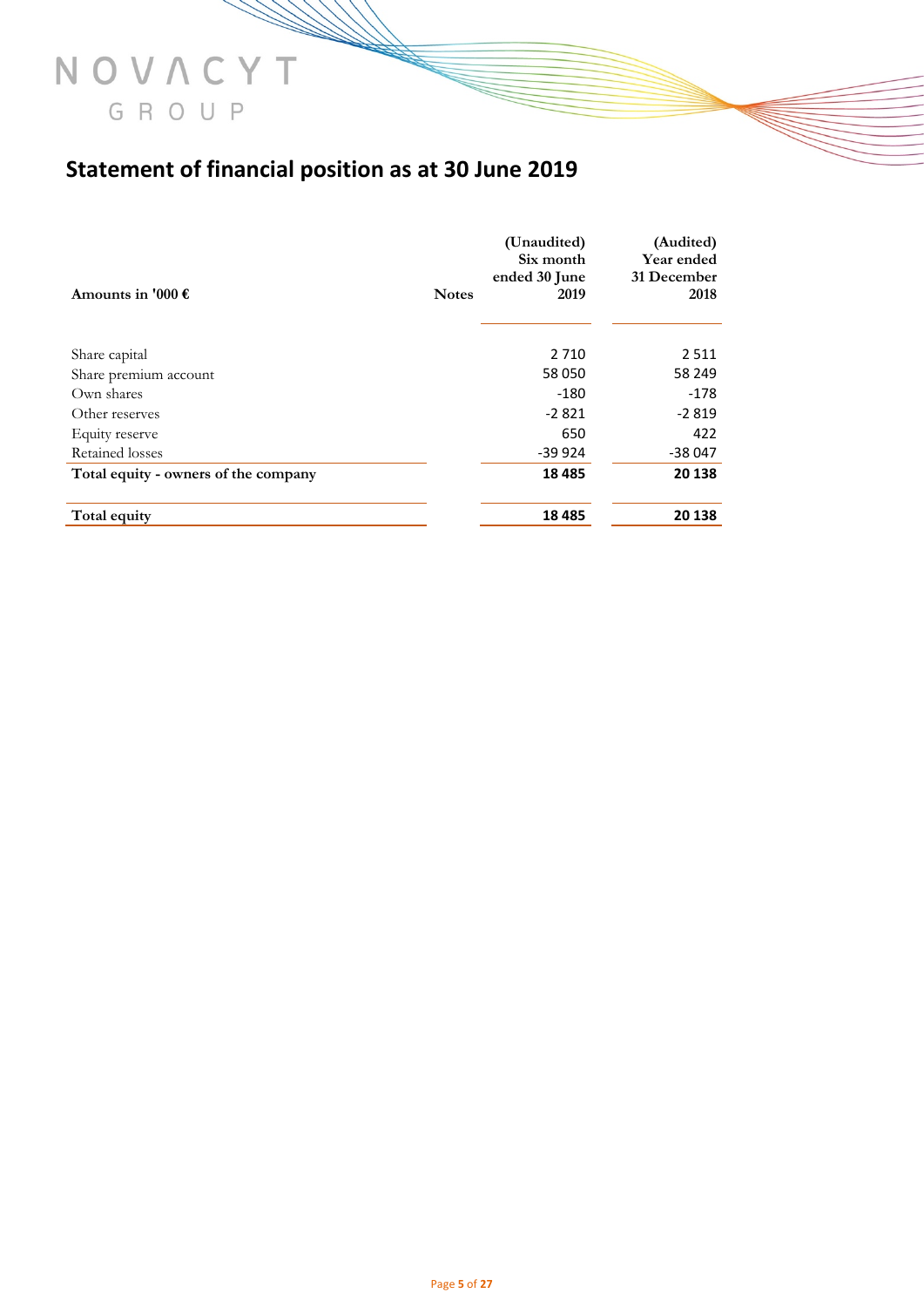# **Statement of changes in equity as at 30 June 2019**

Amounts in '000 € **Other group reserves**

NOVACYT

GROUP

|                                                            |                  |                  |                |                          | Acquis. of the            |                          | OCI on                       |                |                          |                     |
|------------------------------------------------------------|------------------|------------------|----------------|--------------------------|---------------------------|--------------------------|------------------------------|----------------|--------------------------|---------------------|
|                                                            | Share<br>capital | Share<br>premium | Own<br>shares  | Equity<br>reserves       | shares of<br>Primerdesign | Translation<br>reserve   | retirement<br>benefits       | Total          | Retained<br>loss         | <b>Total equity</b> |
| <b>Balance</b> at<br>1 January 2018                        | 2 5 1 1          | 58 281           | $-176$         | 422                      | $-2948$                   | 143                      | $-11$                        | $-2816$        | $-33310$                 | 24 9 14             |
| Actuarial<br>gains<br>on<br>retirement benefits            |                  |                  |                |                          |                           |                          | $\overline{a}$               | $\overline{a}$ |                          |                     |
| Translation differences                                    |                  |                  |                |                          |                           | $-4$                     | $\overline{\phantom{a}}$     | $-4$           | $\overline{\phantom{a}}$ | $-4$                |
| Loss for the period                                        |                  |                  |                |                          |                           |                          | $\overline{a}$               |                | $-4738$                  | $-4738$             |
| Total comprehensive<br>income $/$ (loss) for the<br>period |                  |                  |                |                          |                           | $-4$                     | $\qquad \qquad \blacksquare$ | $-4$           | $-4738$                  | $-4742$             |
| Own shares acquired<br>/sold in the period                 |                  |                  | $-2$           |                          |                           |                          | $\overline{a}$               |                | $\overline{a}$           | $-2$                |
| Other changes                                              | $\overline{a}$   | $-32$            | $\frac{1}{2}$  | $\overline{\phantom{a}}$ |                           | $\overline{\phantom{a}}$ | $\overline{a}$               |                |                          | $-32$               |
| <b>Balance</b> at<br>31 December 2018                      | 2 5 1 1          | 58 249           | $-178$         | 422                      | $-2948$                   | 139                      | $-11$                        | $-2820$        | $-38047$                 | 20 138              |
| Application of IFRS 16                                     | $\overline{a}$   | L,               | ÷,             | $\blacksquare$           | $\overline{a}$            | $\overline{\phantom{a}}$ | $\overline{a}$               | $\overline{a}$ | 117                      | 117                 |
| Balance adjusted at 31<br>December 2018                    | 2 5 1 1          | 58 249           | $-178$         | 422                      | $-2948$                   | 139                      | - 11                         | $-2820$        | $-37930$                 | 20 25 5             |
| Actuarial<br>gains<br>on<br>retirement benefits            |                  |                  |                |                          |                           | $\overline{a}$           | ÷,                           | $\overline{a}$ |                          |                     |
| Translation differences                                    |                  |                  |                |                          |                           | $-2$                     | $\overline{\phantom{a}}$     | $-2$           | $\overline{\phantom{a}}$ | $-2$                |
| Loss for the period                                        |                  |                  |                |                          |                           | $\overline{\phantom{a}}$ | $\overline{a}$               | $\overline{a}$ | $-1994$                  | $-1994$             |
| Total comprehensive<br>income $/$ (loss) for the<br>period |                  |                  |                |                          |                           | $-2$                     | $\blacksquare$               | $-2$           | $-1994$                  | $-1996$             |
| Issue of share capital                                     | $\overline{a}$   | $-137$           | $\overline{a}$ |                          |                           |                          | $\overline{\phantom{a}}$     | $\overline{a}$ | $\overline{\phantom{0}}$ | $-137$              |
| Own shares acquired<br>/sold in the period                 |                  |                  | $-2$           |                          |                           |                          | $\overline{\phantom{a}}$     |                |                          | $-2$                |
| Other changes                                              | 199              | $-62$            | $\overline{a}$ | 228                      |                           |                          | $\overline{a}$               |                |                          | 365                 |
| <b>Balance</b> at<br>30 June 2019                          | 2 7 10           | 58 050           | $-180$         | 650                      | $-2948$                   | 137                      | - 11                         | $-2822$        | $-39924$                 | 18 4 8 5            |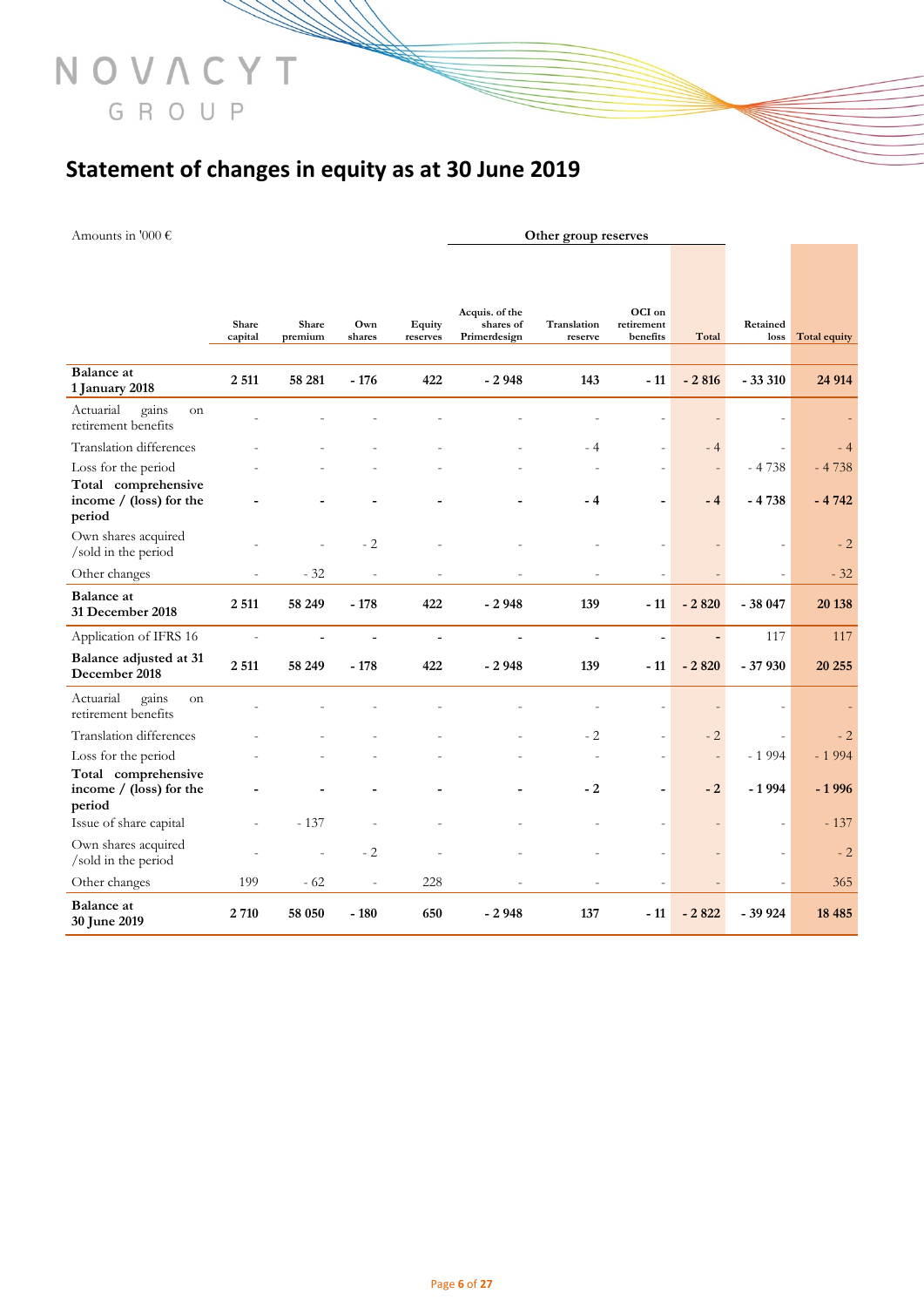# **Statement of cash flows as at 30 June 2019**

NOVACYT

GROUP

| Amounts in '000 €                                       | (Unaudited)<br>Six month<br>ended 30 June<br>2019 | (Unaudited)<br>Six month<br>ended 30 June<br>2018 |
|---------------------------------------------------------|---------------------------------------------------|---------------------------------------------------|
|                                                         |                                                   |                                                   |
| Net cash used in operating activities                   | $-577$                                            | $-1882$                                           |
| <b>Investing activities</b>                             |                                                   |                                                   |
| Acquisition of subsidiary net of cash acquired          | $-278$                                            | $-2032$                                           |
| Purchases of patents and trademarks                     | $-158$                                            | $-201$                                            |
| Purchases of property, plant and equipment              | $-200$                                            | $-171$                                            |
| Other investment activities                             | 6                                                 | $-22$                                             |
| Net cash generated from investing activities            | $-630$                                            | $-2426$                                           |
| Investing cash flows from discontinued activities       | $-25$                                             | $-77$                                             |
| Investing cash flows from continuing operations         | -606                                              | $-2349$                                           |
| Repayments of borrowings                                | $-993$                                            | $-1540$                                           |
| Proceeds on issue of borrowings and bond notes          | 2036                                              | 3 9 5 8                                           |
| Proceeds on issue of shares                             | -69                                               | -53                                               |
| Disposal (purchase) of own shares - Net                 | $-2$                                              | 5                                                 |
| Paid interest expenses                                  | $-290$                                            | $-281$                                            |
| Net cash generated from financing activities            | 682                                               | 2 0 8 9                                           |
| Financing cash flows from discontinued activities       |                                                   |                                                   |
| Financing cash flows from continuing operations         | 682                                               | 2089                                              |
| Net increase/(decrease) in cash and cash equivalents    | $-525$                                            | $-2219$                                           |
| Cash and cash equivalents at beginning of year / period | 1 1 3 2                                           | 4 3 4 5                                           |
| Effect of foreign exchange rate changes                 | -9                                                | 8                                                 |
| Cash and cash equivalents at end of year / period       | 598                                               | 2 1 3 4                                           |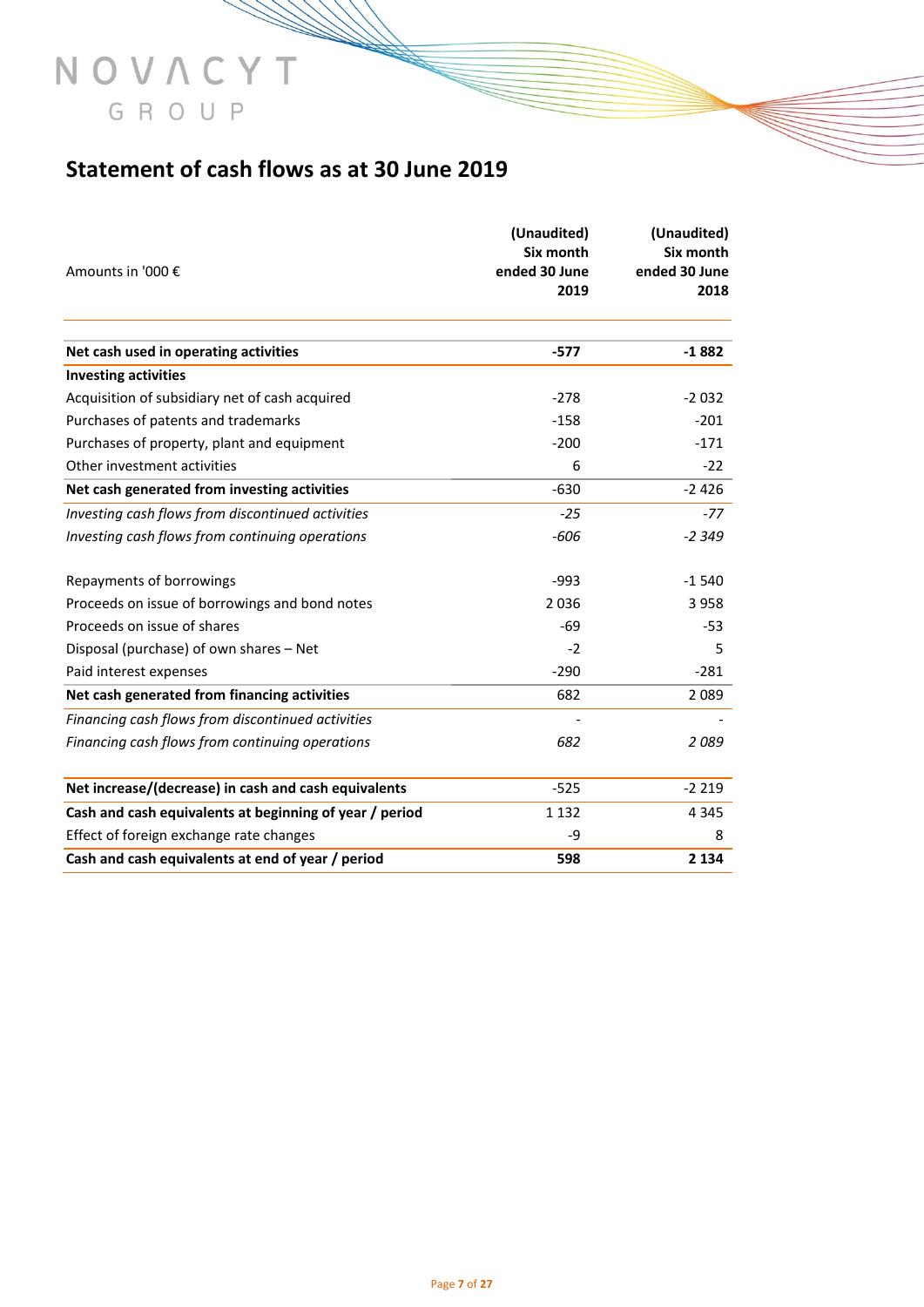

# **NOTES TO THE INTERIM FINANCIAL STATEMENTS FOR THE SIX MONTH PERIOD TO 30 JUNE 2019**

## **1. GENERAL INFORMATION AND BASIS OF PREPARATION**

The Novacyt Group is an international diagnostics business generating an increasing portfolio of in vitro and molecular diagnostic tests. Its core strengths lie in diagnostics product development, commercialisation, contract design and manufacturing. The Company's lead business units comprise Primerdesign and Lab21 Products, supplying an extensive range of high quality assays and reagents worldwide. The Group directly serves oncology, microbiology, haematology and serology markets as do its global partners, which include blue chip companies. Its registered office is located at 13 Avenue Morane Saulnier, 78140 Vélizy Villacoublay.

The financial information contained in this report comprises the consolidated financial statements of the Company and its subsidiaries (hereinafter referred to collectively as "the Group"). They are prepared and presented in '000s of euros.

The financial information includes all companies under exclusive control. The Company does not exercise joint control or have significant influence over other companies. Subsidiaries are consolidated from the date on which the Group obtains effective control. It has been prepared in accordance with the recognition and measurement requirements of International Financial Reporting Standards as adopted for use in the EU (IFRSs). The accounting policies applied by the Group in this financial information are the same as those applied by the Group in its financial statements for the year ended  $31^{st}$  December 2018 and which form the basis of the 2019 financial statements except for a number of new and amended standards which have become effective since the beginning this financial year, the key one being IFRS 16. These new and amended standards are not expected to materially affect the Group.

This condensed consolidated interim financial information does not constitute full statutory accounts. Statutory accounts for the year ended 31<sup>st</sup> December 2018 were approved by the Board of Directors and have been delivered to the Registrar of Companies. The auditor's report on those accounts was unqualified. The financial information for the half years 30 June 2019 and 30 June 2018 is unaudited and the twelve months to 31 December 2018 is audited.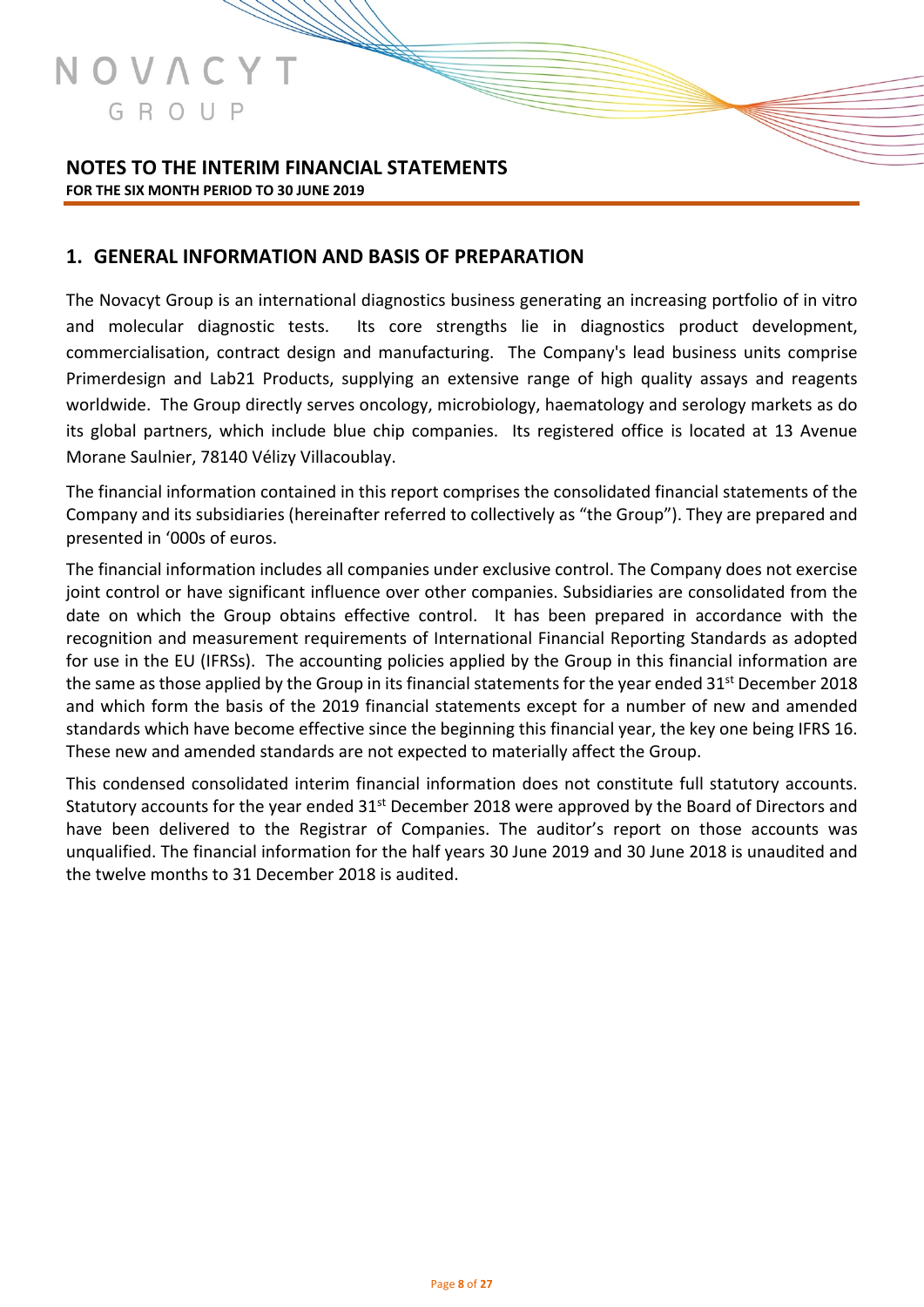# **2. SUMMARY OF ACCOUNTING POLICIES APPLIED BY THE GROUP**

The financial information has been prepared on the historical cost basis except in respect of those financial instruments that have been measured at fair value. Historical cost is generally based on the fair value of the consideration given in exchange for the goods and services.

Fair value is the price that would be received to sell an asset or paid to transfer a liability in an orderly transaction between market participants at the measurement date, regardless of whether that price is directly observable or estimated using another valuation technique. In estimating the fair value of an asset or a liability, the Group takes into account the characteristics of the asset or liability if market participants would take those characteristics into account when pricing the asset or liability at the measurement date. Fair value for measurement and/or disclosure purposes in the financial information is determined on such a basis, except for leasing transactions that are within the scope of IFRS 16, and measurements that have some similarities to fair value but are not fair value, such as net realisable value in IAS 2 or value in use in IAS 36.

The areas where assumptions and estimates are material in relation to the financial information are the measurement of goodwill resulting from the Company's acquisition of the Infectious Diseases business from Omega Diagnostics Ltd on 28 June 2018 (see note 37 of the 2018 Statutory Accounts for further details), the carrying amounts and useful lives of intangible assets (see note 19 of the 2018 Statutory Accounts for further details), deferred taxes (see note 22 of the 2018 Statutory Accounts for further details), trade receivables (see note 24 of the 2018 Statutory Accounts for further details) and provisions for risks and other provisions related to the operating activities (see note 29 of the 2018 Statutory Accounts for further details).

The accounting policies set out below have been applied consistently to all periods presented in the financial information, except for the adoption of IFRS 16 which is only applied from 2019 onwards.

## **Going concern**

The directors have, at the time of approving the financial statements, a reasonable expectation that the Company has adequate resources to continue operating for the foreseeable future. Thus they adopt the going concern basis of accounting in preparing the financial statements.

In making this assessment the Directors have considered the following elements:

- a positive cash balance at 30 June 2019 of €598,000;
- the working capital requirements of the business
- the repayment of the current bond borrowings according to the agreed repayment schedules
- earn out payments in respect of previous acquisitions
- current status of negotiations for further financing
	- Further bond issuances beyond the initial €2,000,000 drawn down upon signing of the Negma facility are dependent on shareholder approval to issue new equity. The Company cannot guarantee that shareholders will approve the issue of new equity and so it cannot rely upon the remaining €3,000,000 which is available from the convertible bond facility. Therefore, the Group is considering additional financing options to support its working capital requirements.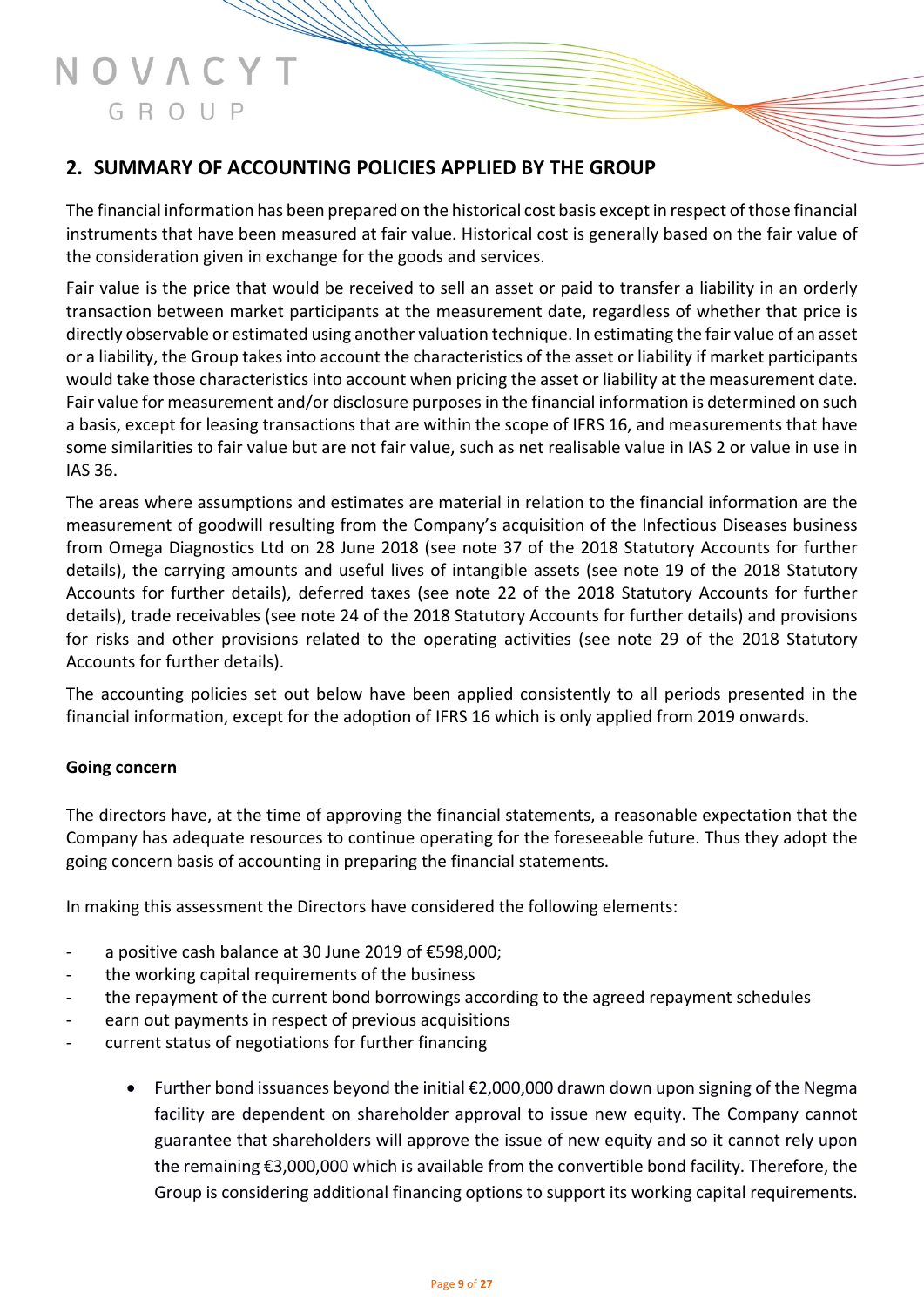- The Company is evaluating options for new debt financing facilities that may provide sufficient working capital for the foreseeable future along with the opportunity to restructure its balance sheet.
- Additional capital receipts from the disposal of the NOVAprep business or through the liquidation of assets have not been factored into the Group's cash flow forecast. Any such funds received would help reduce the need and mitigate the risk of further bond issuances or the nonclosure of the new bond facilities.

Failure to achieve shareholder approval to issue new equity in order to meet the conditions within the convertible bond facility or failure to agree any alternative debt facilities could place a material uncertainty on the Company's ability to trade as a going concern.

### **Business combinations and measurement of goodwill**

### <sup>o</sup> **Business combinations**

JOVAC

GROUP

Business combinations are accounted for using the purchase method (see IFRS 3R).

Each time it takes over a company or group of companies constituting a business, the Group identifies and measures the assets acquired and liabilities assumed, most of which are carried at fair value. The difference between the fair value of the consideration transferred, including the recognised amount of any non-controlling interest in the acquiree and the net amount recognised in respect of the identifiable assets acquired and liabilities assumed measured at fair value, is recognised as goodwill.

Pursuant to IFRS 3R, the Group applies the following principles:

- transaction costs are recognised immediately as operating expenses when incurred;
- any purchase price adjustment of an asset or a liability assumed is estimated at fair value at the acquisition date, and the initial assessment may only subsequently be adjusted against goodwill in the event of new information related to facts and circumstances existing at the acquisition date if this assessment occurs within the twelve month allocation period after the acquisition date. Any adjustment of the financial liability recognised in respect of an additional price subsequent to the intervening period or not meeting these criteria is recognised in the Group's comprehensive income;
- any negative goodwill arising on acquisition is immediately recognised as income; and
- for step acquisitions, the achievement of control triggers the re-measurement at fair value of the interest previously held by the Group in profit or loss; loss of control results in the re-measurement of the possible residual interest at fair value in the same way.

For companies acquired during the year, only the results for the period following the acquisition date are included in the consolidated income statement.

**Measurement of goodwill**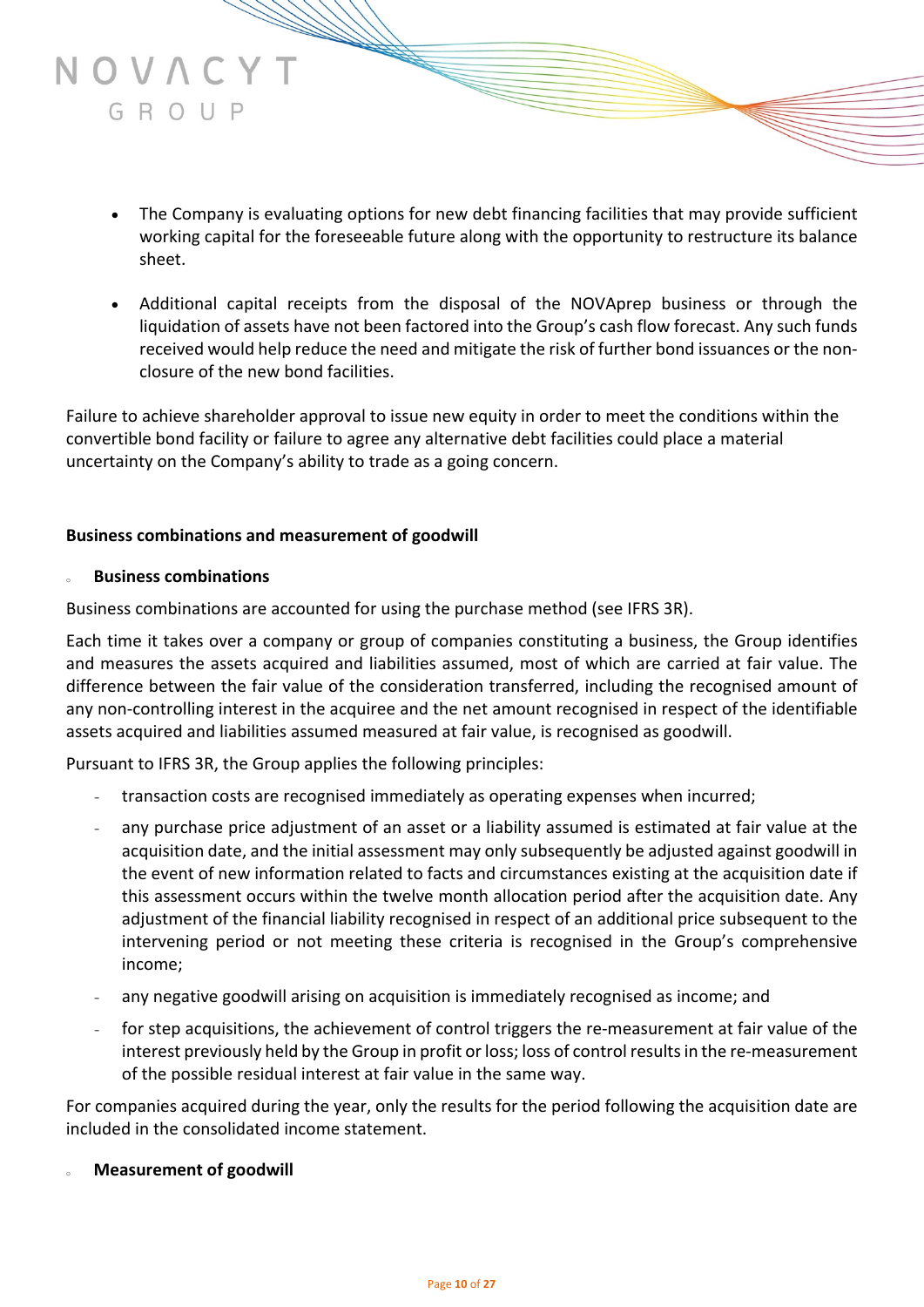Goodwill is broken down by cash-generating unit (CGU) or group of CGUs, depending on the level at which goodwill is monitored for management purposes. In accordance with IAS 36, none of the CGUs or groups of CGUs defined by the Group are greater in size than an operating segment.

### <sup>o</sup> **Impairment testing**

Goodwill is not amortised, but is subject to impairment testing when there is an indication of loss of value, and at least once a year at the reporting date.

Such testing consists of comparing the carrying amount of an asset to its recoverable amount. The recoverable amount of an asset, a CGU or a group of CGUs is the greater of its fair value less costs to sell and its value in use. Fair value less costs to sell is the amount obtainable from the sale of an asset, a CGU or a group of CGUs in an arm's length transaction between well-informed, willing parties, less the costs of disposal. Value in use is the present value of future cash flows expected to arise from an asset, a CGU or a group of CGUs.

It is not always necessary to determine both the fair value of an asset less costs to sell and its value in use. If either of these amounts exceeds the carrying amount of the asset, the asset is not impaired and it is not necessary to estimate the other amount.

### **Intangible fixed assets**

### **Customer relationships**

In accordance with IFRS 3, the Company's acquisition of Primerdesign and the Asset Purchase of the Omega ID business resulted in the recognition of the value of the acquired customer base on the balance sheet. The value of this asset was determined by discounting the additional margin generated by customers after remuneration of the contributing assets.

Customer relationships will be amortised on a straight-line basis over nine years.

### <sup>o</sup> **Trademark**

The acquisition price of Primerdesign and Omega ID by the Company was also "allocated" in part to the Primerdesign trademark and Omega trademarks. The value of this asset was determined by discounting the cash flows that could be generated by licensing the trademark, estimated as a percentage of revenue derived from information available on comparable assets.

The trademark will also be amortised on a straight-line basis over nine years.

### **Other intangible assets**

Intangible assets include licences recognised at cost and amortised over useful lives of between 7 and 20 years.

### **Intangible assets under construction**

Pursuant to IAS 38, the Group capitalises development costs (external costs and personnel expenses), provided that they meet the following criteria:

- the Group has the intention, as well as the financial and technical capacity, to complete the development project;
- the asset will generate future economic benefits; and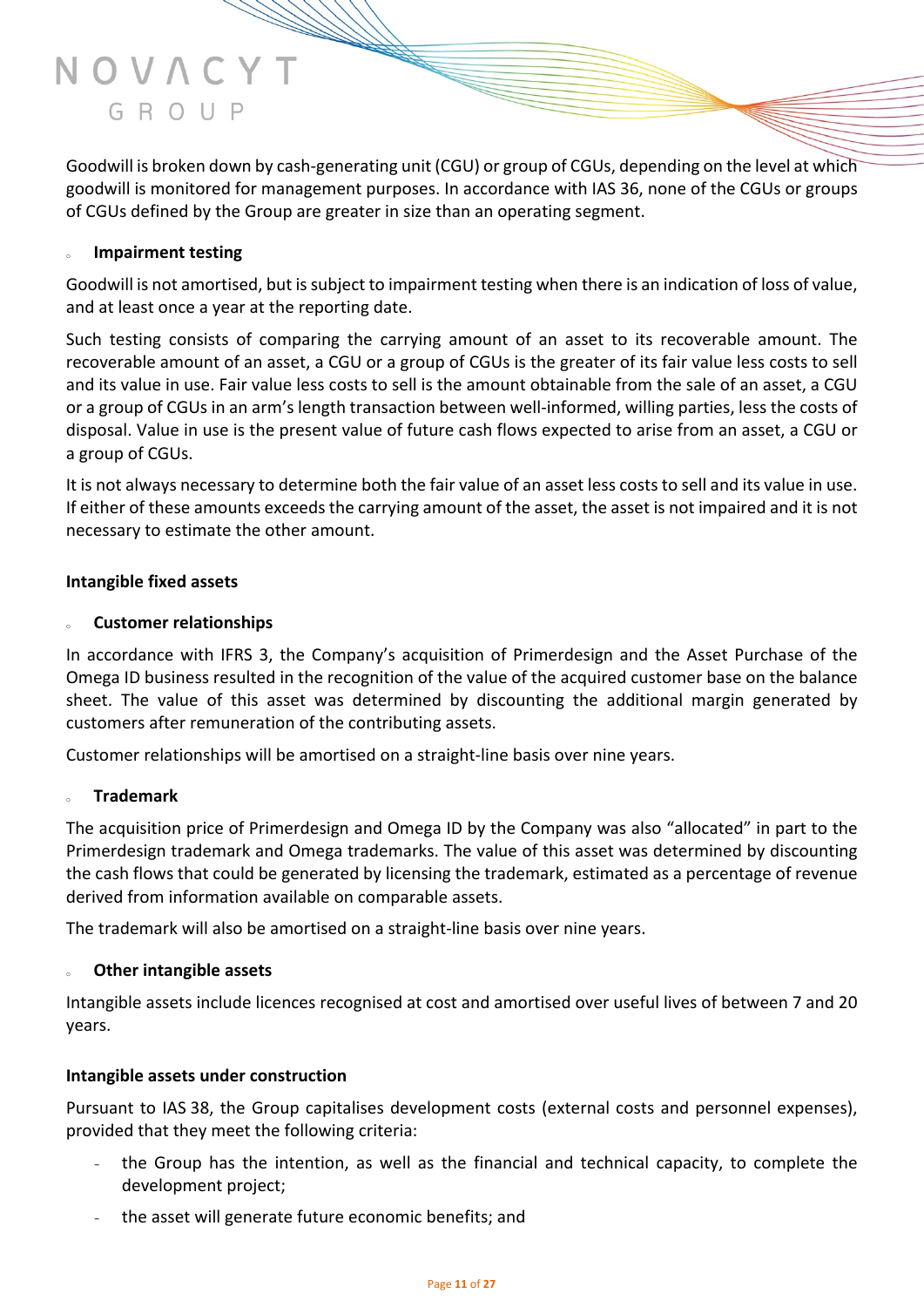

Assets under construction are not amortised until the development programme has been completed and the asset brought into use. Other research and development expenses not meeting the criteria set out above are expensed directly.

## **Property, plant and equipment**

NOVAC

GROUP

Items of property, plant and equipment are recognised at their acquisition cost (purchase price plus incidental expenses and acquisition costs).

### **Depreciation and amortisation**

Property, plant and equipment and intangible assets are depreciated or amortised on a straight-line basis, with major components identified separately where appropriate, based on the following estimated useful lives:

| Leasehold improvements:             | Straight-line basis $-2$ to 15 years |
|-------------------------------------|--------------------------------------|
| Trademark:                          | Straight-line basis $-9$ years       |
| Customers:                          | Straight-line basis $-9$ years       |
| Industrial machinery and equipment: | Straight-line basis $-3$ to 6 years  |
| General fittings, improvements:     | Straight-line basis $-3$ to 5 years  |
| Transport equipment:                | Straight-line basis $-5$ years       |
| Office equipment:                   | Straight-line basis $-3$ years       |
| Computer equipment:                 | Straight-line basis $-2$ to 3 years  |

Any leased buildings, equipment or other leases that fall under the scope of IFRS 16 as at the effective date of 1 January 2019 and have been capitalised as a right of use asset will be depreciated on a straightline basis over the term of the lease as required under IFRS 16.

The depreciation or amortisation of fixed assets begins when they are ready for use and ceases at their disposal, scrapping or reclassification as assets held for sale in accordance with IFRS 5.

Given the nature of its assets, the Group does not recognise residual value on the items of property, plant and equipment it uses.

Depreciation and amortisation methods and useful lives are reviewed at each reporting date and revised prospectively if necessary.

### **Asset impairment**

Depreciable and non-depreciable assets are subject to impairment testing when indications of loss of value are identified. In assessing whether there is any indication that an asset may be impaired, the Company considers the following external and internal indicators:

### External indicators:

- drop in the market value of the asset (to a greater extent than would be expected solely from the passage of time or the normal use of the asset);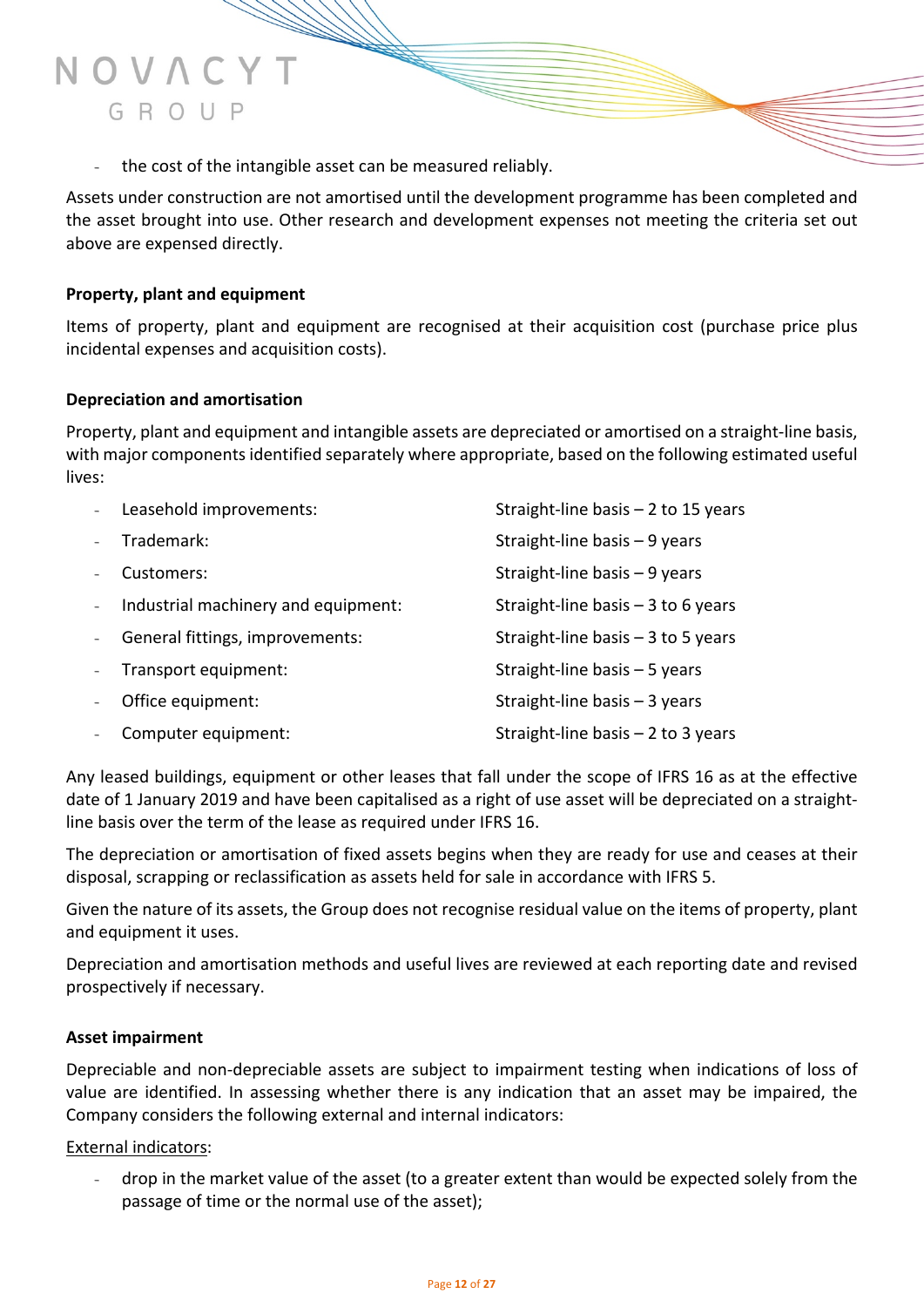- significant changes with an adverse effect on the entity, either having taken place during the period or expected to occur in the near future, in the technical, economic or legal environment in which the Company operates or in which the asset is used; and
- increases in market interest rates or other market rates of return during the year when it is likely that such increases will significantly reduce the market value and/or value in use of the asset.

### Internal indicators:

- existence of indication of obsolescence or physical damage of an asset unforeseen in the depreciation or amortisation schedule;
- significant changes in the way the asset is used;
- weaker-than-expected performance by the asset; and
- significant reduction in the level of cash flow generated by the asset.

If there is an indication of impairment, the recoverable amount of the asset is compared with its carrying amount. The recoverable amount is the greater of fair value less costs to sell and value in use. Value in use is the present value of future cash flows expected to flow from an asset over its estimated useful life.

The recoverable amount of assets that do not generate independent cash flows is determined by that of the cash-generating unit (CGU) to which it belongs, a CGU being the smallest homogeneous group of identifiable assets generating cash flows that are largely independent of other assets or groups of assets.

The carrying amount of an asset is its gross value less, for depreciable fixed assets, accumulated depreciation and impairment losses.

In the event of loss of value, an impairment charge is recognised in profit or loss. Impairment is reversed in the event of a change in the estimate of the recoverable value or if indications of loss of value disappear. Impairment is recognised under "Depreciation, amortisation and provisions for impairment of property, plant and equipment and intangible assets" in the income statement.

Intangible assets not subject to amortisation are tested for impairment at least once a year.

#### **Inventories**

Inventories are carried at the lesser of their acquisition cost and their recoverable amount. The acquisition cost of inventories includes materials and supplies, and, where applicable, personnel expenses incurred in transforming inventories into their current state. It is calculated using the weighted average cost method. The recoverable amount represents the estimated selling price less any marketing, sales and distribution expenses.

The gross value of goods and supplies includes the purchase price and incidental expenses.

A provision for impairment, equal to the difference between the gross value determined in accordance with the above terms and the current market price or the realisable value less any proportional selling costs, is recognised when the gross value is greater than the other stated item.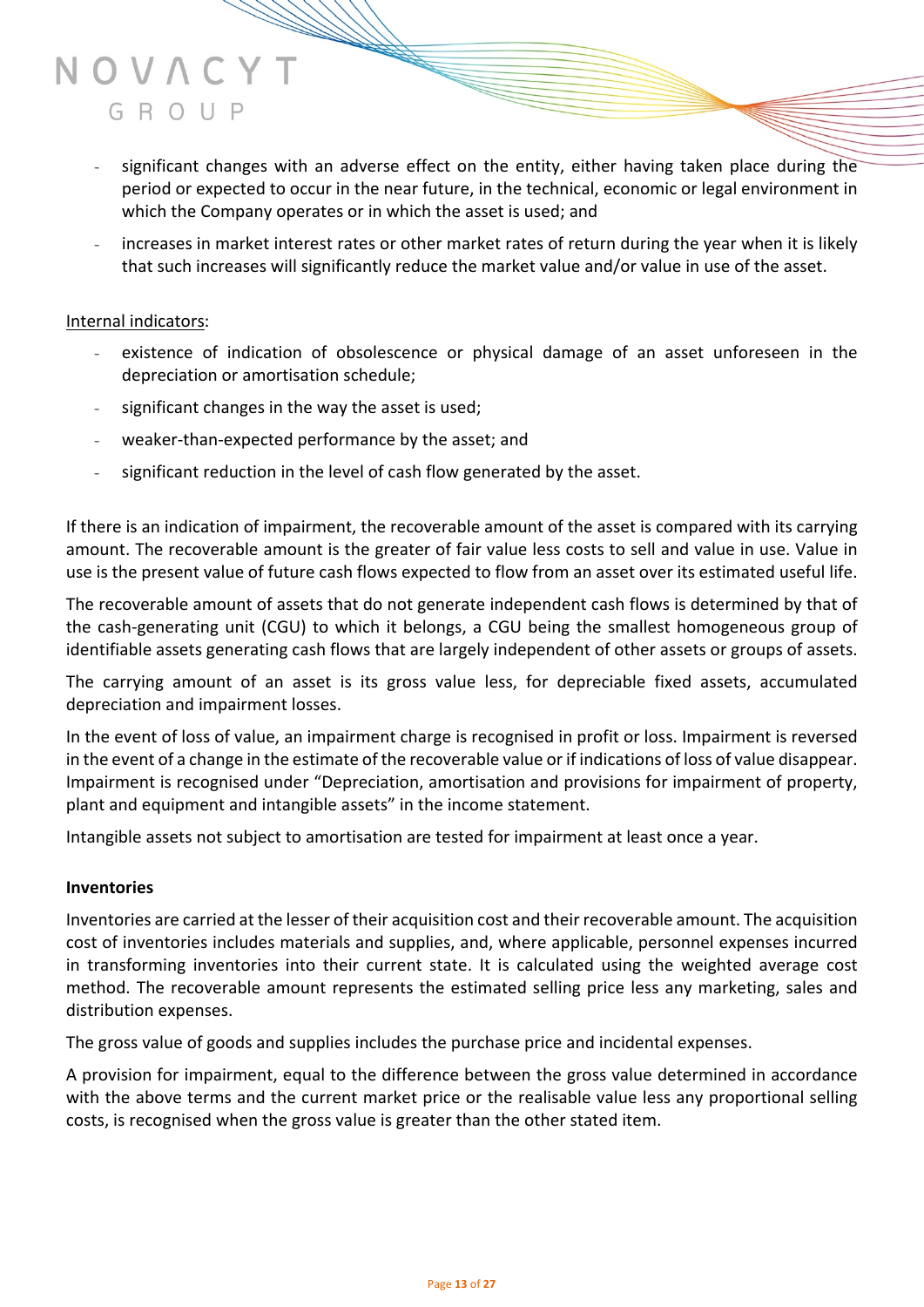#### **Trade receivables**

Trade receivables are recognised upon transfer of ownership, which generally corresponds to delivery for sales of goods and the rendering of the service for services.

Receivables are recorded at their fair value, which corresponds most often to their nominal value. Receivables may be impaired by means of a provision, to take into account any difficulties in recovering the outstanding amounts. Provisions for impairment are determined by comparing the acquisition cost and the likely realisable value, which is defined as the present value of the estimated recoverable amounts.

Trade receivables have not been discounted, because the effect of doing so would be immaterial.

#### **Cash and cash equivalents**

Cash equivalents are held in order to meet short-term cash commitments rather than for investment or other purposes. For an investment to qualify as a cash equivalent, it must be readily convertible into a known amount of cash and be subject to an insignificant risk of change in value. Cash and cash equivalents comprise cash funds, current bank accounts and marketable securities (cash Undertakings for Collective Investment in Transferable Securities "UCITS", negotiable debt securities, etc.) that can be liquidated or sold within a very short time (generally less three months at the acquisition date) and which have a negligible risk of change in value. All such items are measured at fair value, with any adjustments recognised in profit or loss.

#### **Long Term Incentive Plan**

Novacyt granted certain employees 'phantom' shares under a long term management incentive plan adopted on 1 November 2017. The exercise price is set at the share price on the grant date and the options will be settled in cash. The options will fully vest on the third anniversary of the grant date. The payment expenses are calculated under IFRS 2 "Share-based payments". The accounting charge is spread across the vesting period to reflect the services received and a liability recognized on the balance sheet.

#### **Loss per share**

The Group reports basic and diluted losses per common share. Basic losses per share is calculated by dividing the profit attributable to common shareholders of the Company by the weighted average number of common shares outstanding during the period.

Diluted losses per share is determined by adjusting the profit attributable to common shareholders by the weighted average number of common shares outstanding, taking into account the effects of all potential dilutive common shares, including options. These options are taken into account for the calculation of the loss per share only if their exercise price is higher than the market price

#### **Exceptional items**

Exceptional items are those costs or incomes that in the view of the Board of Directors, require separate disclosure by virtue of their size or incidence, and are charged/credited in arriving at operating profit/loss.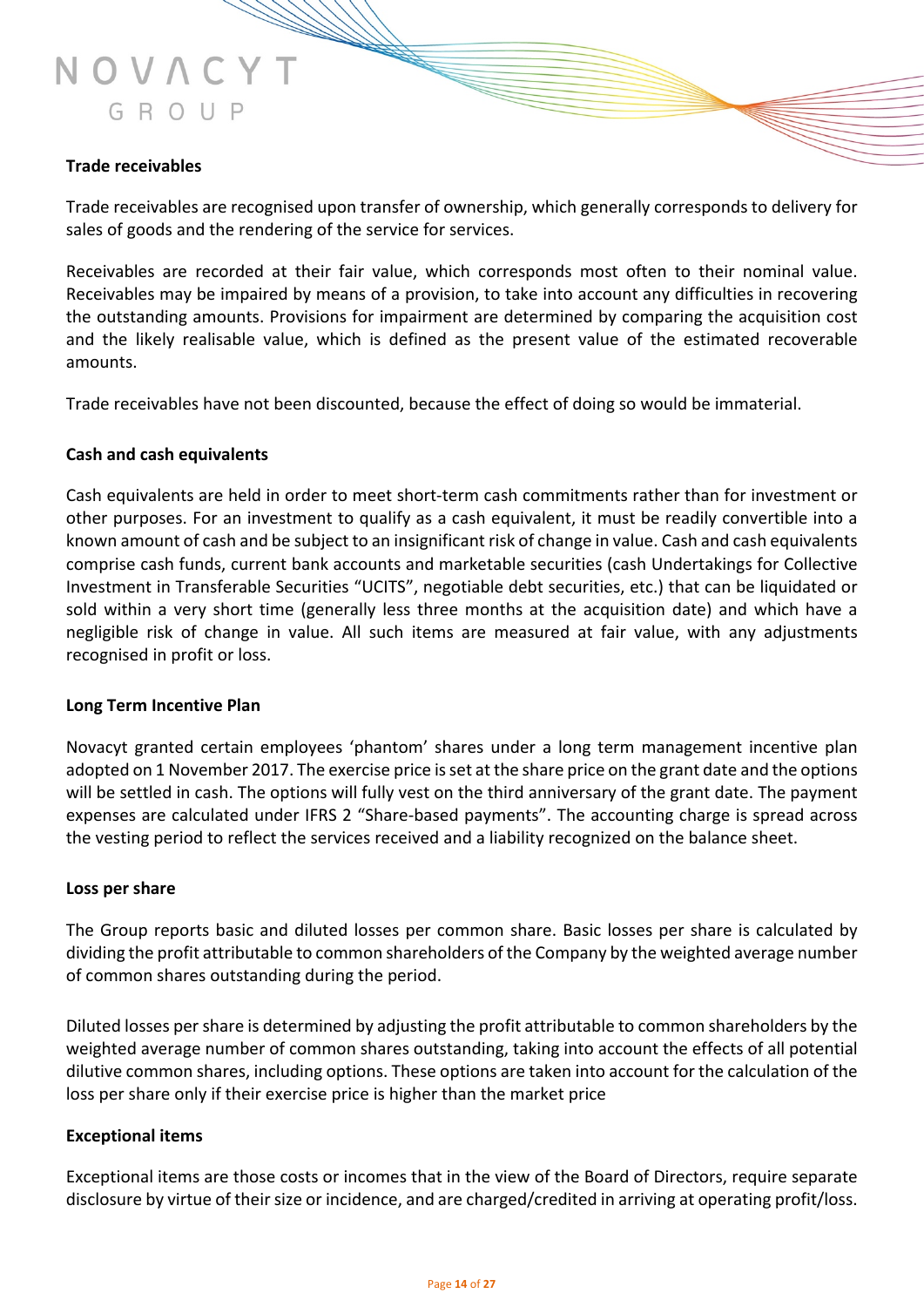### **Discontinued operations and assets held for sale**

Discontinued operations and assets held for sale are restated in accordance with IFRS 5.

On the 11<sup>th</sup> December 2018, Novacyt announced its intention to sell the NOVAprep business and thus is presenting its financial results in accordance with the IFRS 5 accounting rule on discontinued operations. As a result, all revenues and charges generated by this activity are presented on a single line, below the net result.

As per IFRS 5 we have presented discontinued operations as follows:

In the statement of profit and loss and other comprehensive income: a single amount comprising the total of:

- The post-tax profit or loss of the discontinued operation.
- The post-tax gain or loss recognised on the measurement to fair value less costs to sell, and
- The post-tax gain or loss recognised on the disposal of assets or the disposal group making up the discontinued operation.

In the statement of cash flows: the net cash flow attributable to the operating, investing and financing activities of discontinued operations have been disclosed separately.

In the statement of financial position: the assets and liabilities of a disposal group have been presented separately from other assets. The same applies for liabilities of a disposal group classified as held for sale. This restatement was made in the 2018 accounts and continues to be for H1 2019 to reflect the intention to dispose of the NOVAprep activity (held by Novacyt S.A.) and of the Clinical Lab business (held by Lab21 Ltd.). On 18 of July 2019 the Clinical Lab business was sold.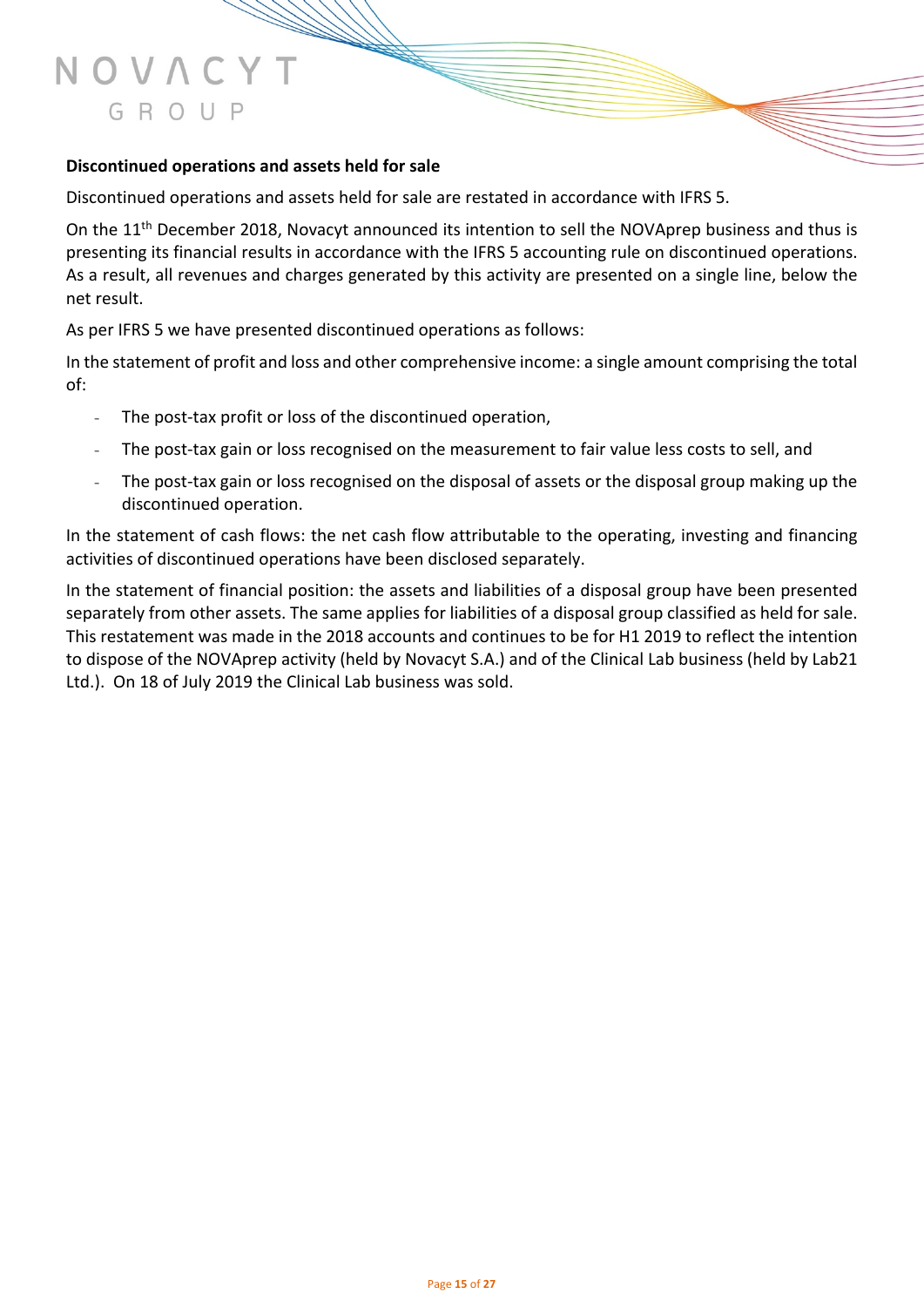# **3. CRITICAL ACCOUNTING JUDGEMENTS AND KEY SOURCES OF ESTIMATE UNCERTAINTY**

The preparation of the financial information in accordance with IFRS requires management to exercise judgement on the application of accounting policies, and to make estimates and assumptions that affect the amounts of assets and liabilities, and income and expenses. The underlying estimates and assumptions, made in accordance with the going concern principle, are based on past experience and other factors deemed reasonable in the circumstances. They serve as the basis for the exercise of judgement required in determining the carrying amounts of assets and liabilities that cannot be obtained directly from other sources. Actual amounts may differ from these estimates. The underlying estimates and assumptions are reviewed continuously. The impact of changes in accounting estimates is recognised in the period of the change if it affects only that period, or in the period of the change and subsequent periods if such periods are also affected.

### **Key sources of estimation uncertainty**

The Group has a number of key sources of estimation uncertainty as listed below. Of these items only the measurement of goodwill, the measurement of useful lives of intangible assets, measurement of fair value of assets and liabilities in business combinations, recognition of deferred taxes and the value trade and other receivables are considered likely to give material adjustment. Others are areas of estimates deemed not material.

## • **Measurement of goodwill**

Goodwill is tested for impairment on an annual basis. The recoverable amount of goodwill is determined mainly on the basis of forecasts of future cash flows.

The total amount of anticipated cash flows reflects management's best estimate of the future benefits and liabilities expected for the relevant cash-generating unit (CGU).

The assumptions used and the resulting estimates sometimes cover very long periods, taking into account the technological, commercial and contractual constraints associated with each CGU.

These estimates are mainly subject to assumptions in terms of volumes, selling prices and related production costs, and the exchange rates of the currencies in which sales and purchases are denominated. They are also subject to the discount rate used for each CGU.

The value of the goodwill is tested whenever there are indications of impairment and reviewed at each annual closing date or more frequently should this be justified by internal or external events.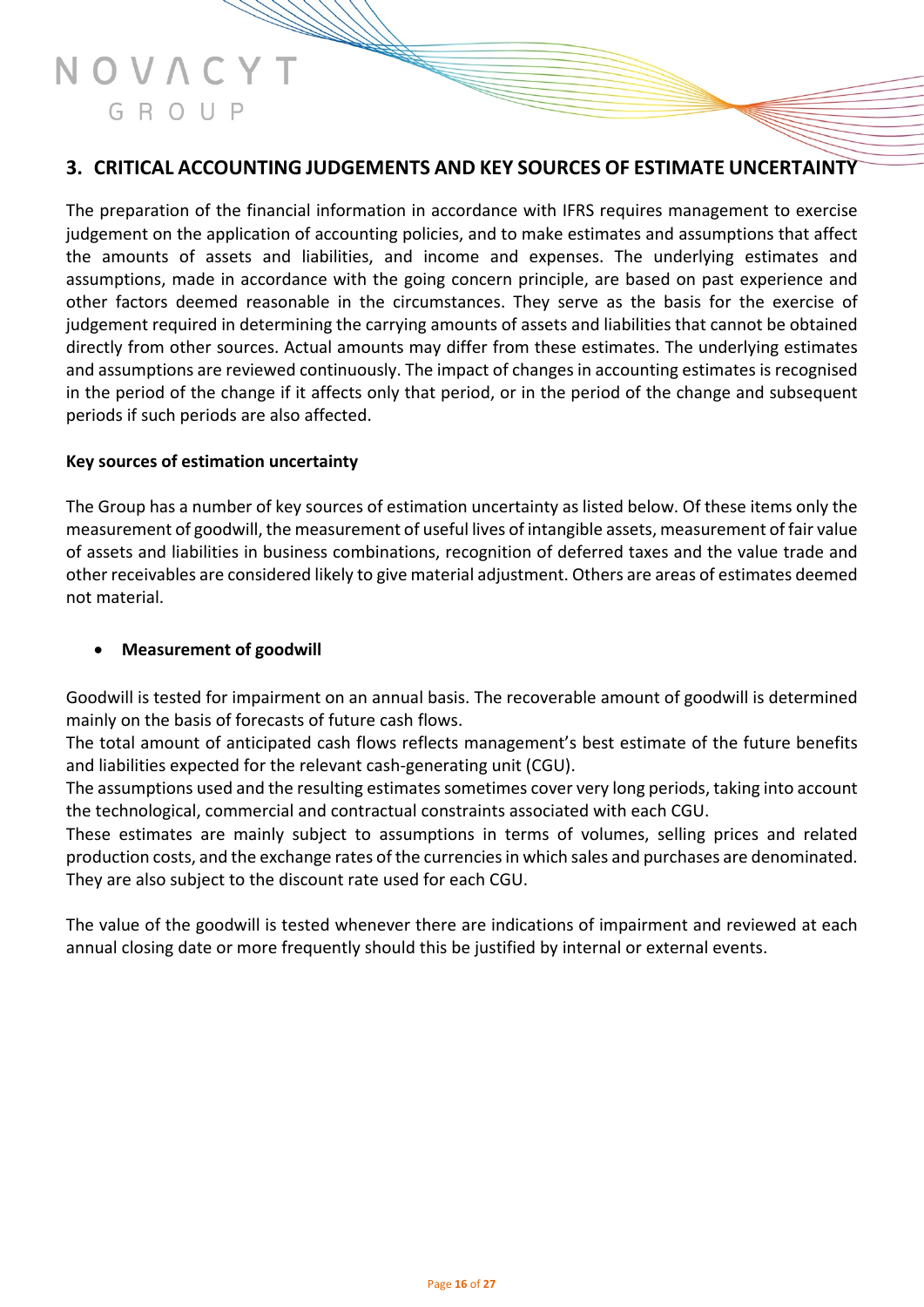The carrying amount of goodwill at the balance sheet and related impairment loss over the periods are shown below:

| Amounts in '000 $\epsilon$                      | (Unaudited)<br>Six month<br>ended 30 June<br>2019 | (Audited)<br>Year ended<br>31 December<br>2018 |
|-------------------------------------------------|---------------------------------------------------|------------------------------------------------|
|                                                 |                                                   |                                                |
| Goodwill Lab21                                  | 17 709                                            | 17 709                                         |
| Impairment of goodwill                          | $-9101$                                           | $-9101$                                        |
| Net value                                       | 8 6 0 8                                           | 8 6 0 8                                        |
| Goodwill Primerdesign<br>Impairment of goodwill | 7 2 1 0                                           | 7 210                                          |
| Net value                                       | 7 210                                             | 7 2 1 0                                        |
| Goodwill Omega<br>Impairment of goodwill        | 95                                                | 316                                            |
| Net value                                       | 95                                                | 316                                            |
| <b>Total Goodwill</b>                           | 15 913                                            | 16 134                                         |

The goodwill associated with the Omega Acquisition has reduced by €221,000 as a result of the cancellation of an earn-out milestone, resulting in a reduction to the purchase price and an adjustment being made to goodwill as the event has occurred within the twelve month allowable period.

# **4. REVENUE**

The table below shows revenue from ordinary operations:

| Amounts in '000 $\epsilon$ | (Unaudited)<br>Six month<br>ended 30 June<br>2019 | (Unaudited)<br>Six month<br>ended 30 June<br>2018 |
|----------------------------|---------------------------------------------------|---------------------------------------------------|
|                            |                                                   |                                                   |
| Manufactured goods         | 6.676                                             | 5 5 9 8                                           |
| Services                   | 306                                               | 549                                               |
| Traded goods               | 58                                                | 85                                                |
| Other                      | 183                                               | 195                                               |
|                            |                                                   |                                                   |
| <b>Total Revenue</b>       | 7 2 2 3                                           | 6427                                              |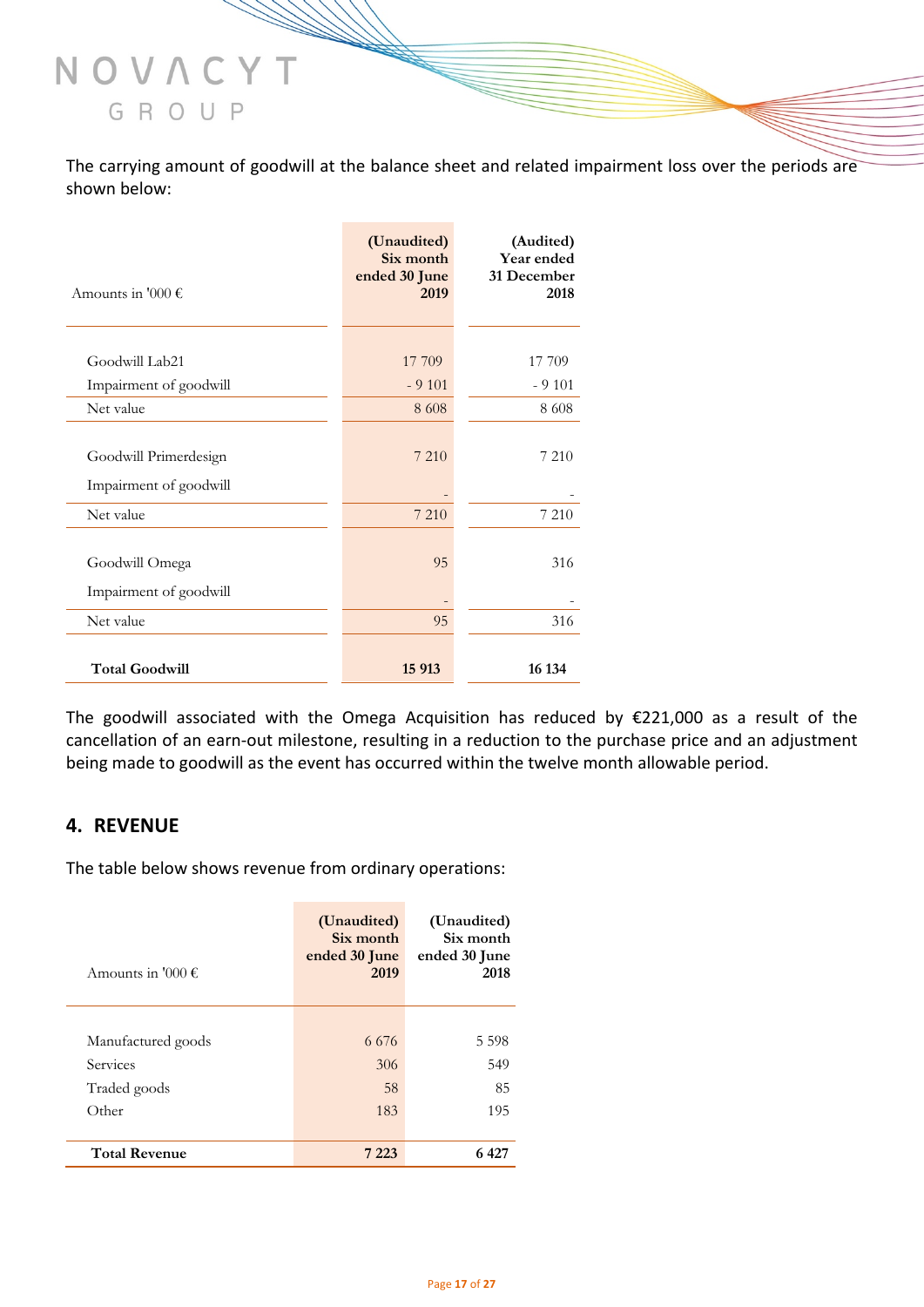

A portion of the Group's revenue is generated in foreign currencies (particularly in sterling). The group has not hedged against the associated currency risk.

The breakdown of revenue by operating segment and geographic area is presented in note 5.

# **5. OPERATING SEGMENTS**

#### **Segment reporting**

Pursuant to IFRS 8, an operating segment is a component of an entity:

- that engages in business activities from which it may earn revenues and incur expenses (including revenues and expenses relating to transactions with other components of the same entity);
- whose operating results are regularly reviewed by the Group's chief executive and the managers of the various entities to make decisions regarding the allocation of resources to the segment and to assess its performance;
- for which discrete financial information is available.

The Group has identified three operating segments, whose performances and resources are monitored separately:

#### **Corporate and Cytology**

Following the announcement of the sale proceedings for NOVAprep, this segment now shows the French Group central costs and the results of NOVAprep are shown in a single line – Discontinued Operations.

#### <sup>o</sup> **Corporate and Diagnostics**

This segment carries on diagnostic activities in laboratories, and the manufacture and distribution of reagents and kits for bacterial and blood tests. This is the activity conducted by Lab21 and its subsidiaries. This segment also includes UK Group central costs.

#### **Molecular testing**

This segment represents the activities of recently acquired Primerdesign, which designs, manufactures and distributes test kits for certain diseases in humans, animals and food products. These kits are primarily intended for laboratory use and rely on "polymerase chain reaction" technology.

The Chief Operating Decision Maker is the Chief Executive Officer.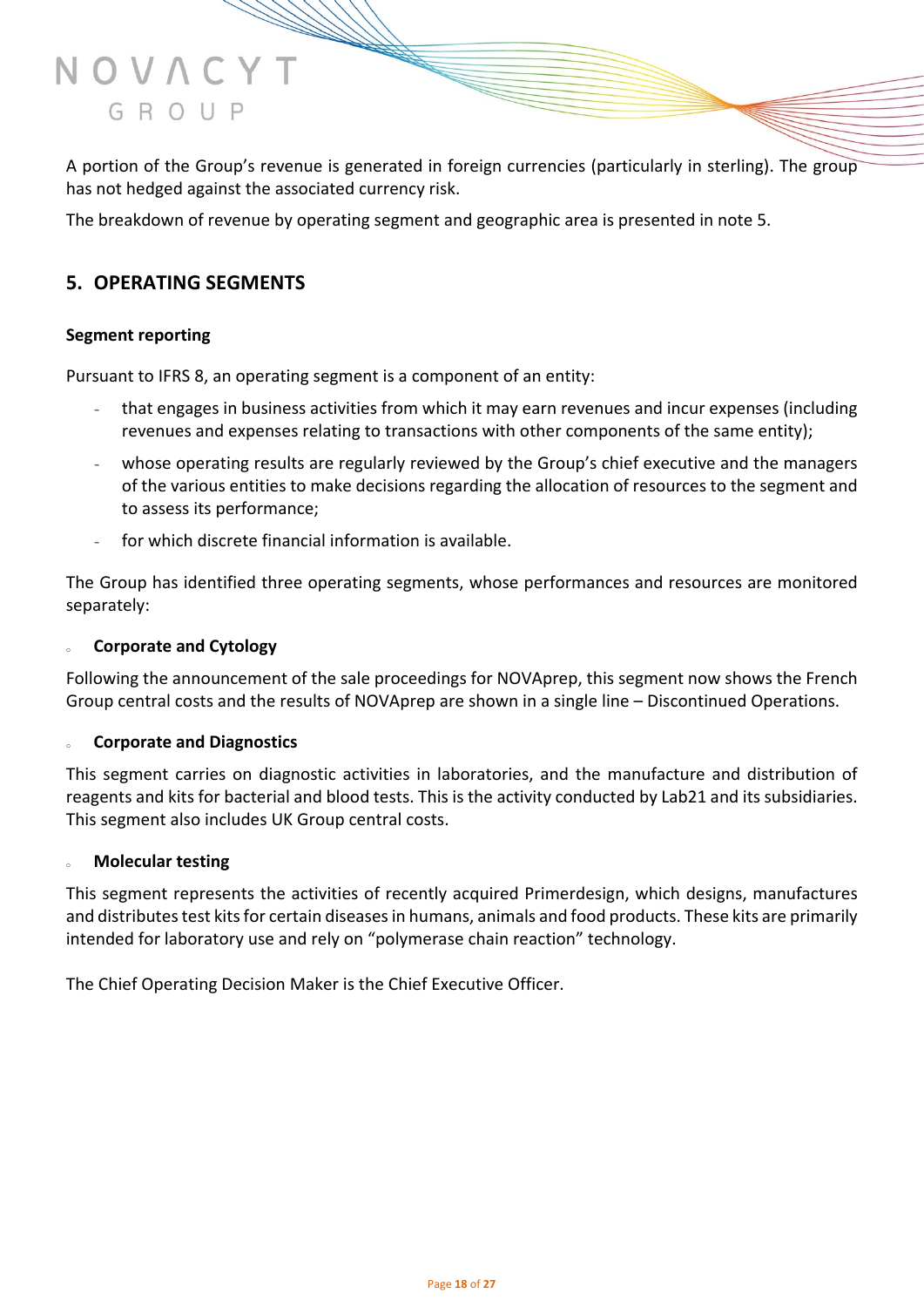# **Breakdown of revenue by operating segment and geographic area**

## <sup>o</sup> At 30 June 2019

| Amounts in '000 $\epsilon$ | Corporate &<br><b>Diagnostics</b> | Molecular<br>products | Total   |
|----------------------------|-----------------------------------|-----------------------|---------|
| Geographical area          |                                   |                       |         |
| Africa                     | 358                               | 161                   | 518     |
| Europe                     | 1 5 5 5                           | 1 3 5 2               | 2 9 0 6 |
| Asia-Pacific               | 1 0 9 7                           | 496                   | 1 5 9 4 |
| America                    | 409                               | 980                   | 1 3 9 0 |
| Middle East                | 551                               | 264                   | 815     |
| Revenue                    | 3 9 7 0                           | 3 2 5 3               | 7 2 2 3 |

### <sup>o</sup> At 30 June 2018

| Amounts in '000 $\epsilon$ | Corporate &<br><b>Diagnostics</b> | Molecular<br>products | Total |
|----------------------------|-----------------------------------|-----------------------|-------|
| Geographical area          |                                   |                       |       |
| Africa                     | 198                               | 121                   | 319   |
| Europe                     | 1,568                             | 1,536                 | 3,104 |
| Asia-Pacific               | 706                               | 444                   | 1,150 |
| America                    | 529                               | 825                   | 1,354 |
| Middle East                | 402                               | 98                    | 500   |
| Revenue                    | 3,403                             | 3,024                 | 6,427 |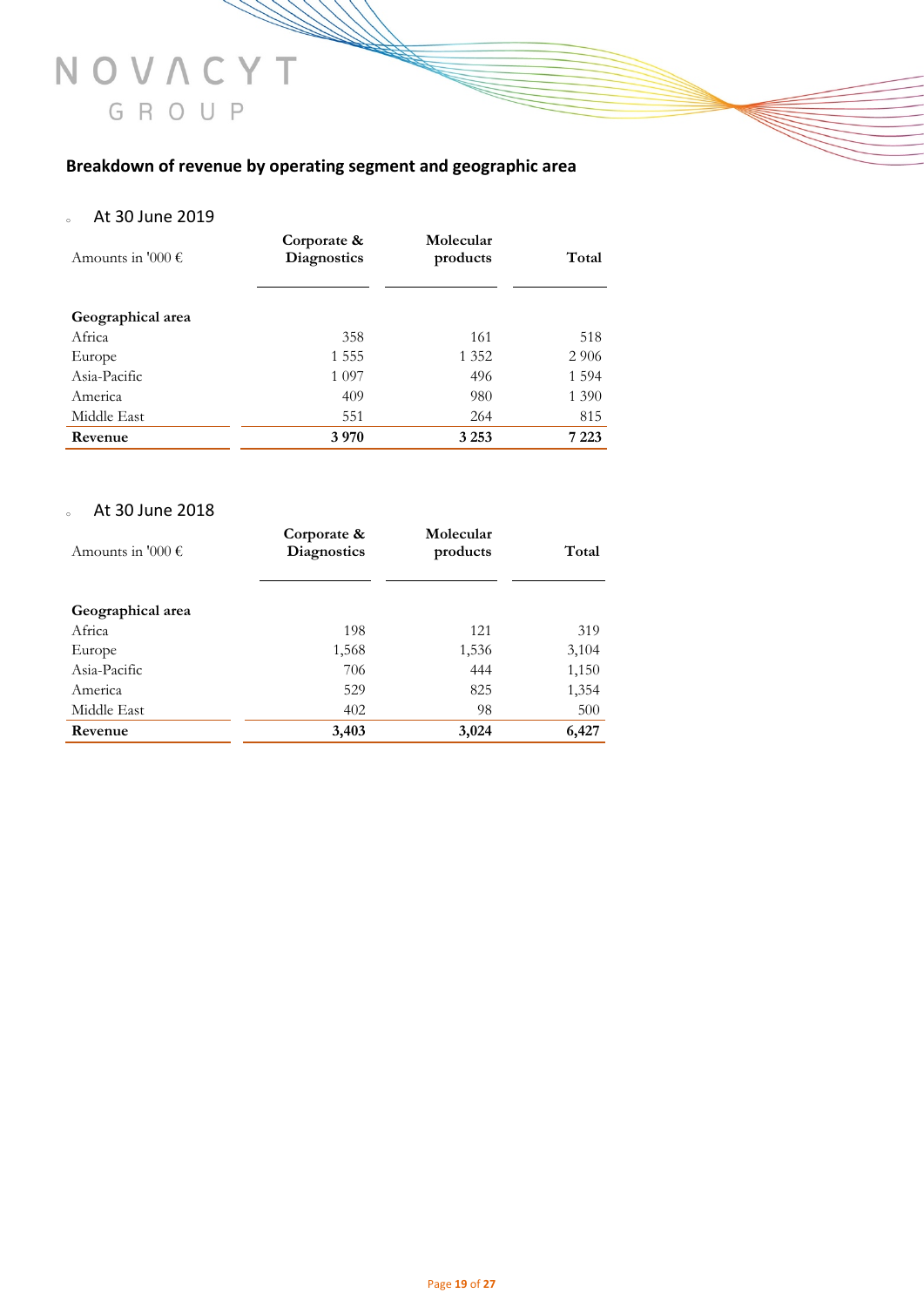# **6. OTHER OPERATING INCOME AND EXPENSES**

| Amounts in '000 $\epsilon$                                                                                                                     | (Unaudited)<br>Six months<br>ended 30 June<br>2019 | (Unaudited)<br>Six months<br>ended 30 June<br>2018 |
|------------------------------------------------------------------------------------------------------------------------------------------------|----------------------------------------------------|----------------------------------------------------|
| Reversal of accrual for litigation with employees<br>Other operating income                                                                    | 57                                                 | 177                                                |
| Other operating income                                                                                                                         | 57                                                 | 177                                                |
| Provision for litigation with employees<br>Restructuring expenses<br>Business sale expenses<br>Acquisition related expenses<br>IPO preparation | $-3$<br>$-31$<br>$-21$<br>$\overline{\phantom{0}}$ | $-211$<br>$-123$<br>- 68<br>$-22$                  |
| Other expenses                                                                                                                                 | $-68$                                              | $-20$                                              |
| Other operating expenses                                                                                                                       | $-123$                                             | - 444                                              |

Exceptional charges have come down over the periods in question, with there being no material items to mention as at June 2019. Prior period costs were driven predominantly by one-time events such as acquisition costs or business sale costs.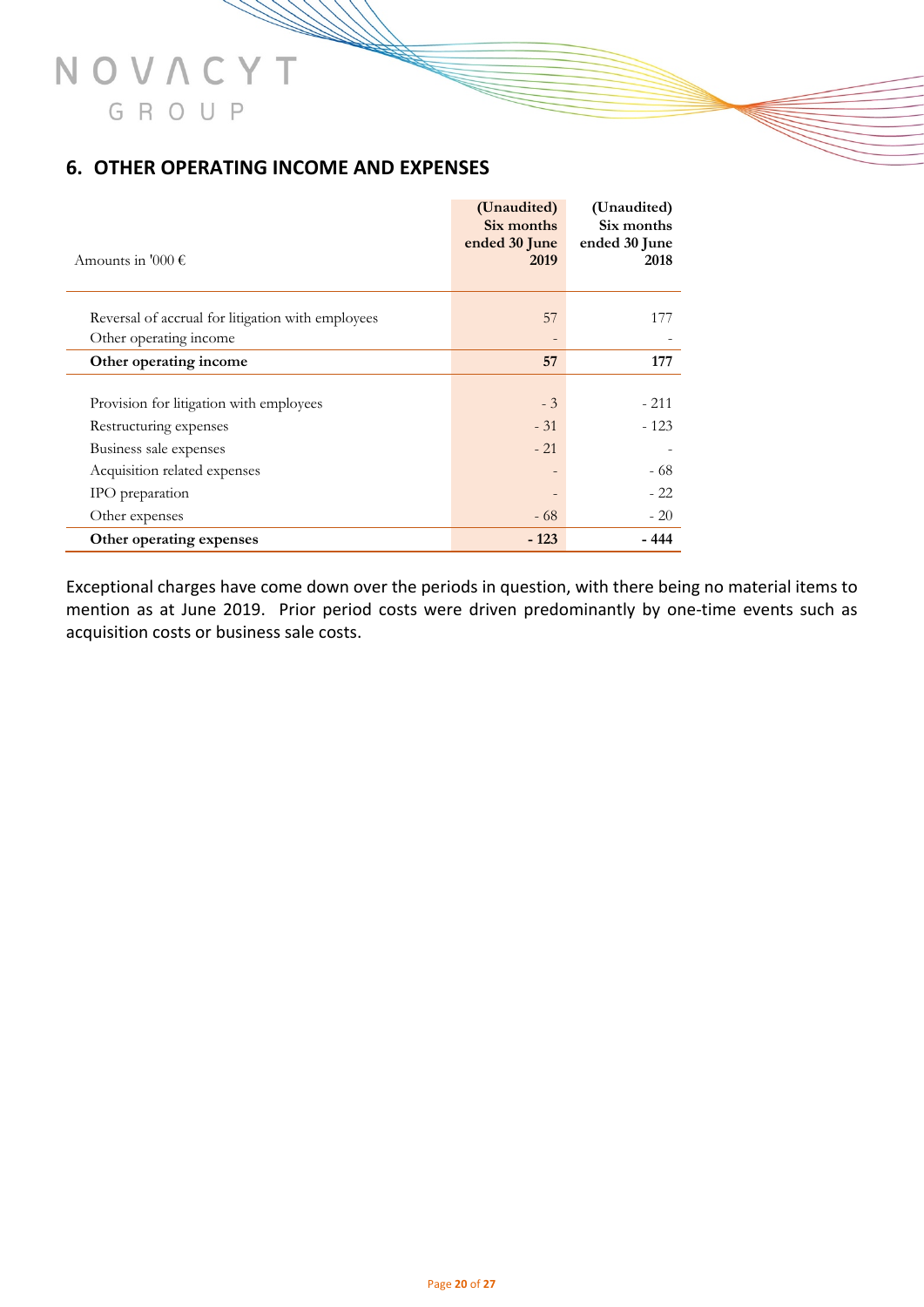# **7. FINANCIAL INCOME AND EXPENSE**

| Amounts in '000 $\epsilon$                                      | (Unaudited)<br>Six month<br>ended 30 June<br>2019 | (Unaudited)<br>Six month<br>ended 30 June<br>2018 |
|-----------------------------------------------------------------|---------------------------------------------------|---------------------------------------------------|
| Exchange gains                                                  | 36                                                |                                                   |
| Change in fair value of options                                 |                                                   |                                                   |
| Other financial income                                          |                                                   | 32                                                |
| <b>Financial income</b>                                         | 36                                                | 32                                                |
| Interest on loans<br>Exchange losses<br>Other financial expense | $-430$<br>$-53$<br>$-96$                          | $-294$<br>$-40$<br>$-34$                          |
| Financial expense                                               | $-579$                                            | $-368$                                            |

#### **Financial Expense:**

#### *Interest on Loans:*

This primarily relates to the outstanding Kreos and Vatel bonds, but includes an additional interest stream in relation to the Negma convertible bond taken out in April 2019, which generated an interest charge of €83,000 during the period to June 2019.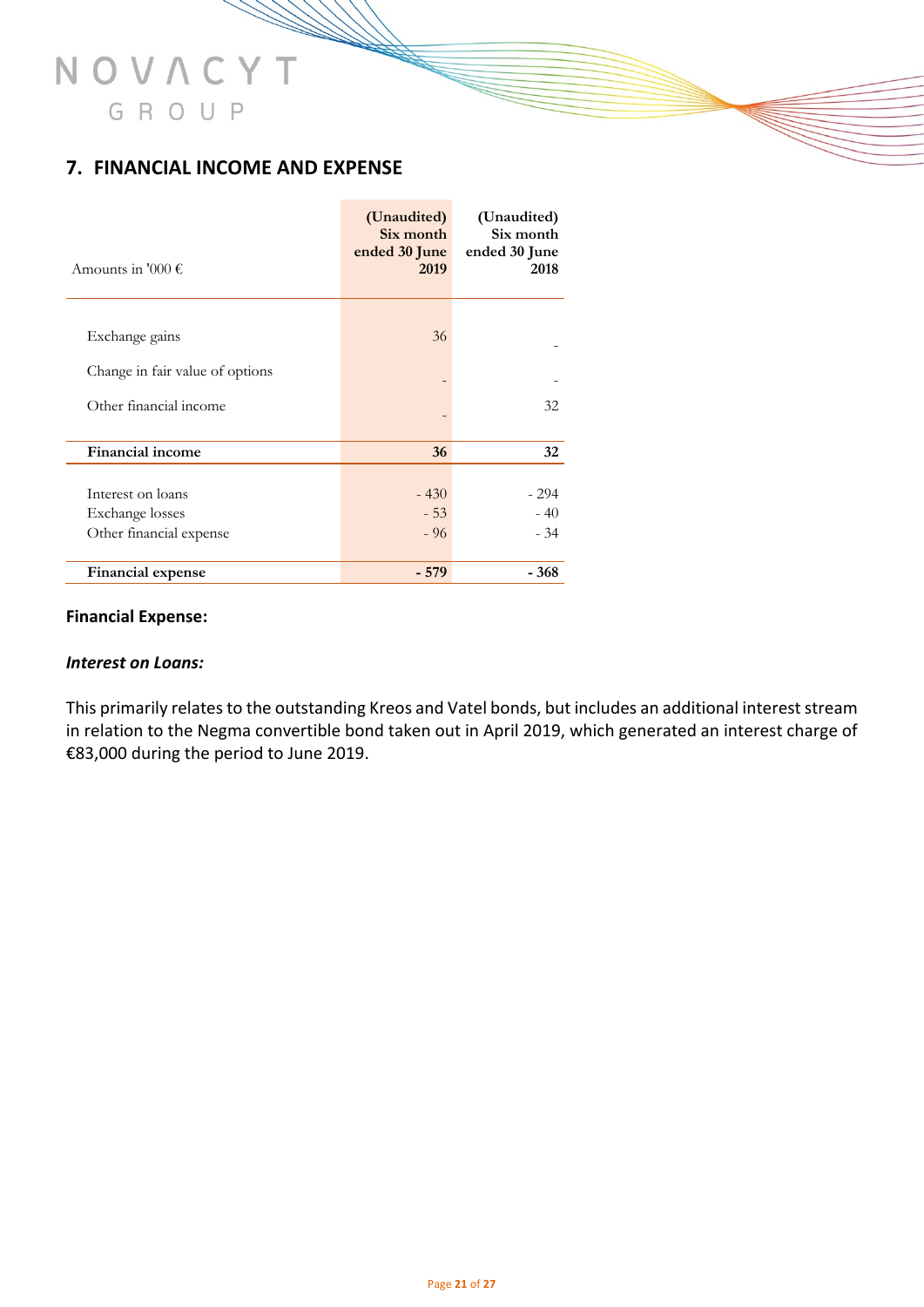# **8. LOSS PER SHARE**

NOVACYT

GROUP

Loss per share is calculated based on the weighted average number of shares outstanding during the period. Diluted loss per share is calculated based on the weighted average number of shares outstanding and the number of shares issuable as a result of the conversion of dilutive financial instruments.

| Amounts in 000' $\epsilon$                     | (Unaudited)<br>Six month<br>ended 30 June<br>2019 | (Unaudited)<br>Six month<br>ended 30 June<br>2018 |
|------------------------------------------------|---------------------------------------------------|---------------------------------------------------|
|                                                |                                                   |                                                   |
| Net loss attributable to owners of the company | $-1994$                                           | - 1 844                                           |
| Impact of dilutive instruments                 |                                                   |                                                   |
| Net loss attributable to owners of the company | $-1994$                                           | $-1844$                                           |
|                                                |                                                   |                                                   |
| Weighted average number of shares              | 37 664 418                                        | 23 075 634                                        |
| Impact of dilutive instruments                 |                                                   |                                                   |
| Weighted average number of diluted shares      | 37 664 418                                        | 23 075 634                                        |
|                                                |                                                   |                                                   |
| Earnings per share (in euros)                  | $-0.05$                                           | $-0.08$                                           |
| Diluted earnings per share (in euros)          | $-0.05$                                           | $-0.08$                                           |

Pursuant to IAS 33, options whose exercise price is higher than the value of the Company's security were not taken into account in determining the effect of dilutive instruments.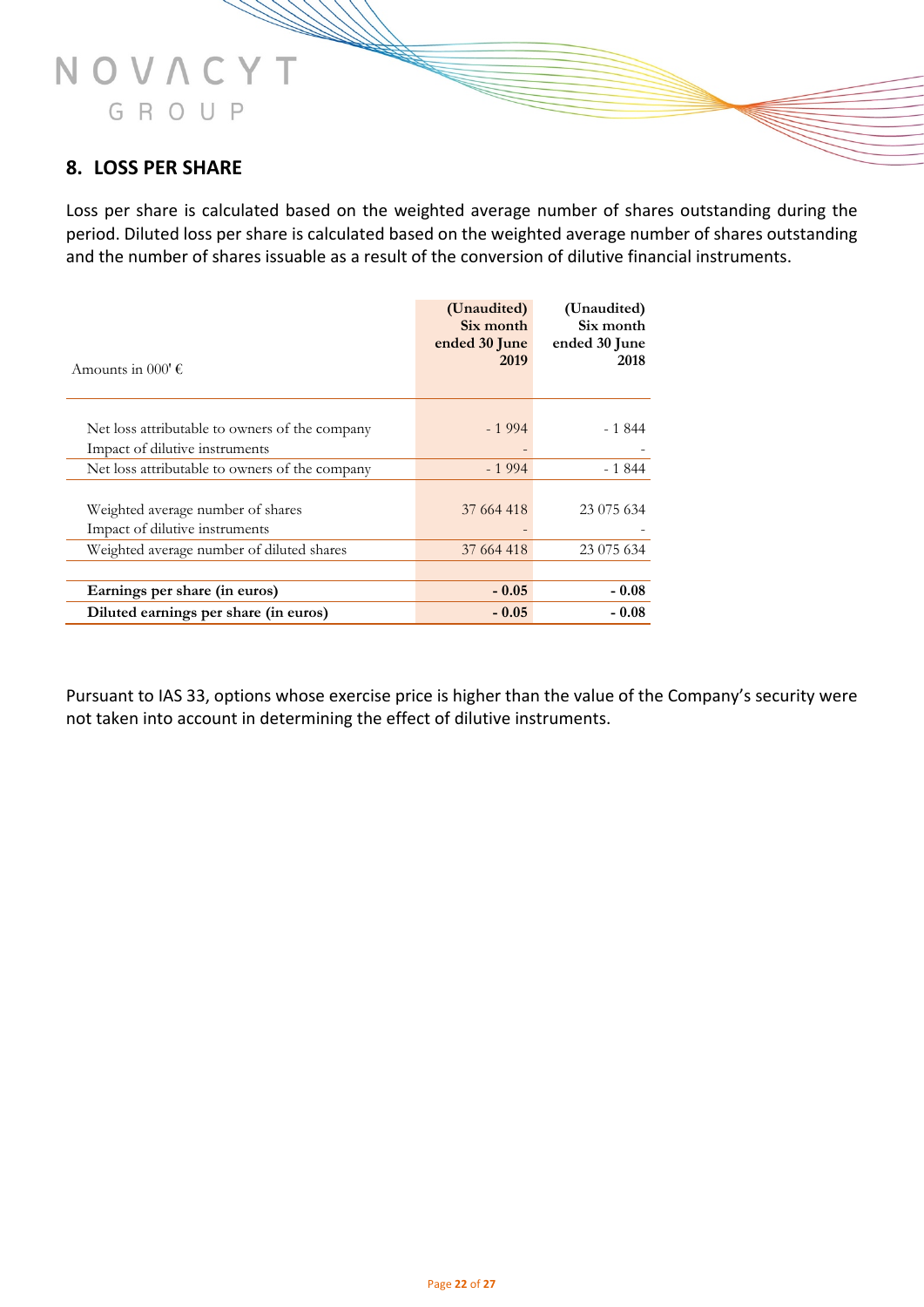# **9. GOODWILL**

NOVACYT

GROUP

Goodwill is the difference recognised, upon consolidation of a company, between the fair value of the purchase price of its shares and the net assets acquired and liabilities assumed, measured in accordance with IFRS 3.

|                                                                                                                                | €                |
|--------------------------------------------------------------------------------------------------------------------------------|------------------|
| Cost<br>At 1 January 2018                                                                                                      | 26,252           |
| Recognised on acquisition of the Omega Infectious Diseases business<br>Transferred to assets of discontinued operations        | 316<br>$-1,333$  |
| At 31 December 2018                                                                                                            | 25,235           |
| Adjustment to the goodwill of the Omega Infectious Diseases business                                                           | $-221$           |
| At 30 June 2019                                                                                                                | 25,014           |
| <b>Accumulated impairment losses</b><br>At 1 January 2018<br><b>Exchange differences</b>                                       | 9,786            |
| Impairment losses for the period<br>Eliminated on disposal of a subsidiary<br>Transferred to assets of discontinued operations | $-685$           |
| At 31 December 2018<br><b>Exchange differences</b>                                                                             | 9,101            |
| Impairment losses for the period<br>Eliminated on disposal of a subsidiary                                                     |                  |
| At 30 June 2019                                                                                                                | 9,101            |
| Carrying value at 31 December 2018<br>Carrying value at 30 June 2019                                                           | 16,134<br>15,913 |

Further details can be found in the 2018 Statutory Accounts in note 18.

The goodwill associated with the Omega Acquisition has reduced by €221,000 as a result of the cancellation of an earn-out milestone, resulting in a reduction to the purchase price and an adjustment being made to Goodwill as the event has occurred within the twelve month allowable period.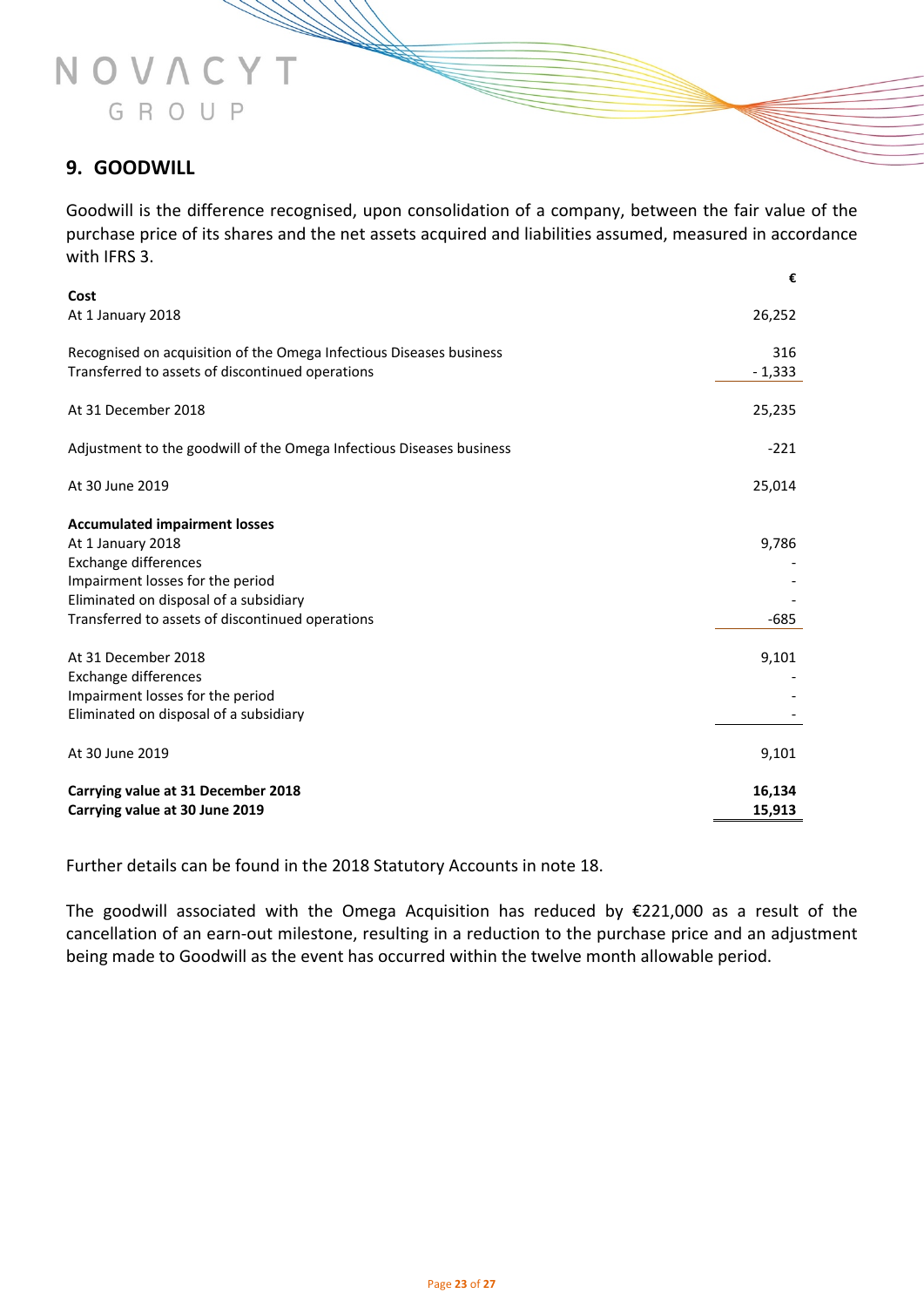# **10.INVENTORIES AND WORK IN PROGRESS**

| Amounts in '000 $\epsilon$ | (Unaudited)<br>Six month<br>ended 30 June<br>2019 | (Audited)<br><b>Year ended</b><br>31 December<br>2018 |
|----------------------------|---------------------------------------------------|-------------------------------------------------------|
|                            |                                                   |                                                       |
| Raw materials              | 1 0 9 3                                           | 1 1 6 8                                               |
| Work in progress           | 704                                               | 593                                                   |
| Finished goods             | 707                                               | 763                                                   |
| Stock provisions           | $-148$                                            | $-177$                                                |
|                            |                                                   |                                                       |
| Total                      | 2 3 5 6                                           | 2 3 4 7                                               |

The underlying inventory value has not materially changed since December 2018.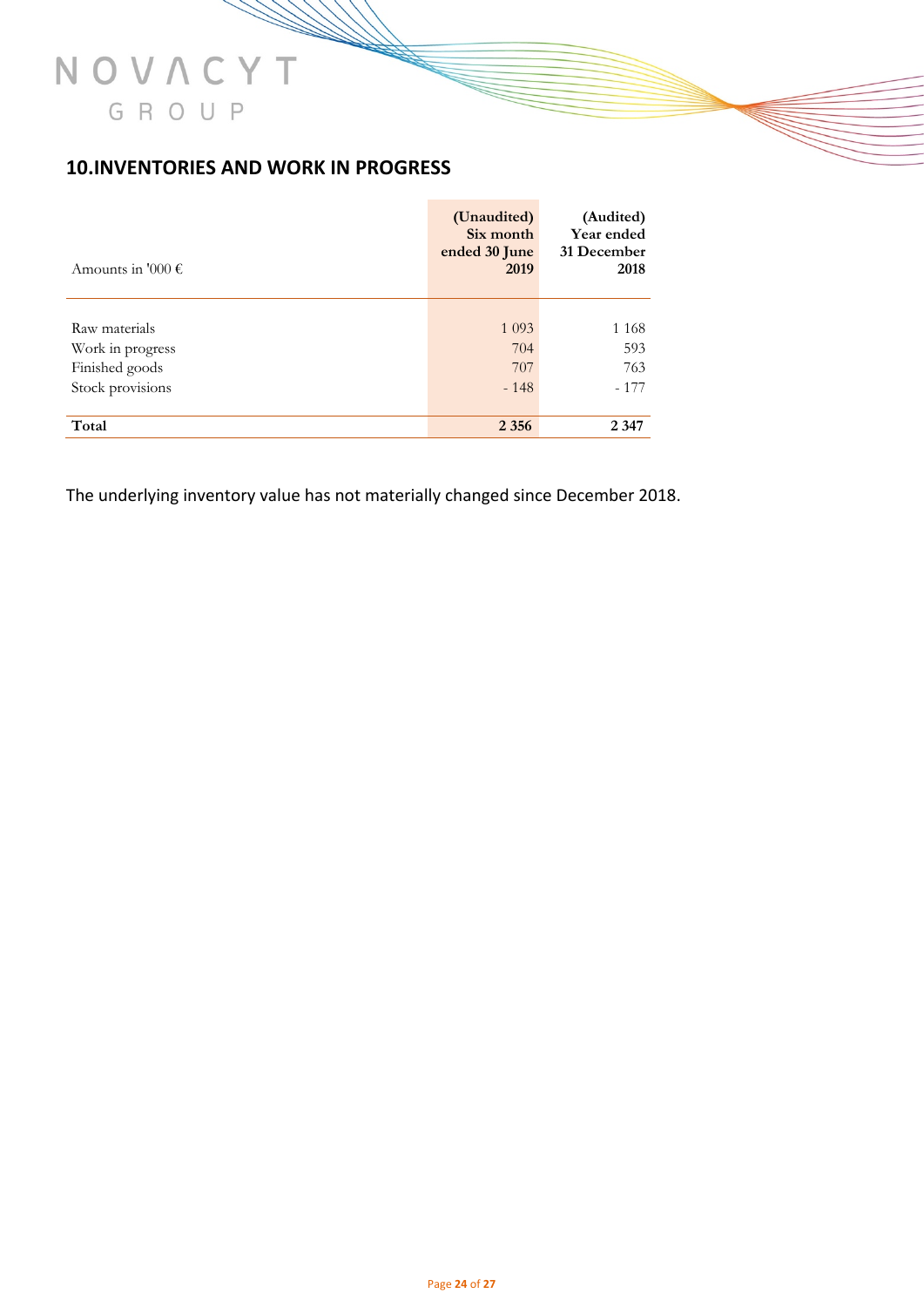# **11.BORROWINGS**

The following tables show borrowings and financial liabilities carried at amortised cost.

#### <sup>o</sup> Maturities as of 30 June 2019

|                                | Amount due for<br>settlement within | Amount due for<br>settlement after 12 | Total |
|--------------------------------|-------------------------------------|---------------------------------------|-------|
| Amounts in '000 $\epsilon$     | 12 months                           | months                                |       |
|                                |                                     |                                       |       |
| Bond notes                     | 4 3 3 1                             | 1 4 2 9                               | 5 760 |
| Bank borrowings                | 120                                 |                                       | 121   |
| <b>IFRS16</b> Liabilities      | 206                                 | 2 4 0 1                               | 2 607 |
| Accrued interest on borrowings | 205                                 | $\overline{\phantom{0}}$              | 205   |
|                                |                                     |                                       |       |
| Total financial liabilities    | 4 8 6 2                             | 3831                                  | 8693  |

#### Maturities as of 31 December 2018

| Amounts in '000 $\epsilon$     | Amount due for<br>settlement within<br>12 months | Amount due for<br>settlement after 12<br>months | Total   |
|--------------------------------|--------------------------------------------------|-------------------------------------------------|---------|
| Bond notes                     | 2976                                             | 2 2 3 9                                         | 5 2 1 6 |
| Bank borrowings                | 67                                               | 20                                              | 87      |
| Accrued interest on borrowings | 72                                               | $\overline{\phantom{a}}$                        | 72      |
| Total financial liabilities    | 3 1 1 6                                          | 2 2 5 9                                         | 5 3 7 5 |

As of 30 June 2019, the Group's financing primarily comprised:

- A bond subscribed by Kreos Capital IV Ltd in the amount of €3,500,000 on 15 July 2015, with an interest rate of 12.5 % for a term of 3 years;
- A bond subscribed by Kreos Capital V Ltd in the amount of €3,000,000 issued on 12 May 2016, with a nominal interest rate of 12.5 % for a term of 3 years;
- A convertible bond subscribed by Vatel in the amount of €1,500,000 issued on 31 March 2017, with an effective interest rate of 12.7% for a term of 3 years.
- A convertible bond subscribed by Vatel in the amount of €4,000,000 on 29 May 2018, with an effective interest rate of 8.5% for a term of 3 years.
- In April 2019, the Group secured a new flexible bond financing arrangement with a maximum drawdown of €5,000,000 through a private placement subscribed by the Negma / Park Partner private equity fund. The funds are released in tranches of €500,000, corresponding to one issuance right giving rise to the subscription of bonds convertible into shares with warrants (OCABSA). By exception, the first tranche amounted to €2,000,000 and the group exercised this first issuance right as of 18 April 2019. As of 30 June 2019, 170 resulting OCABSA were converted into shares.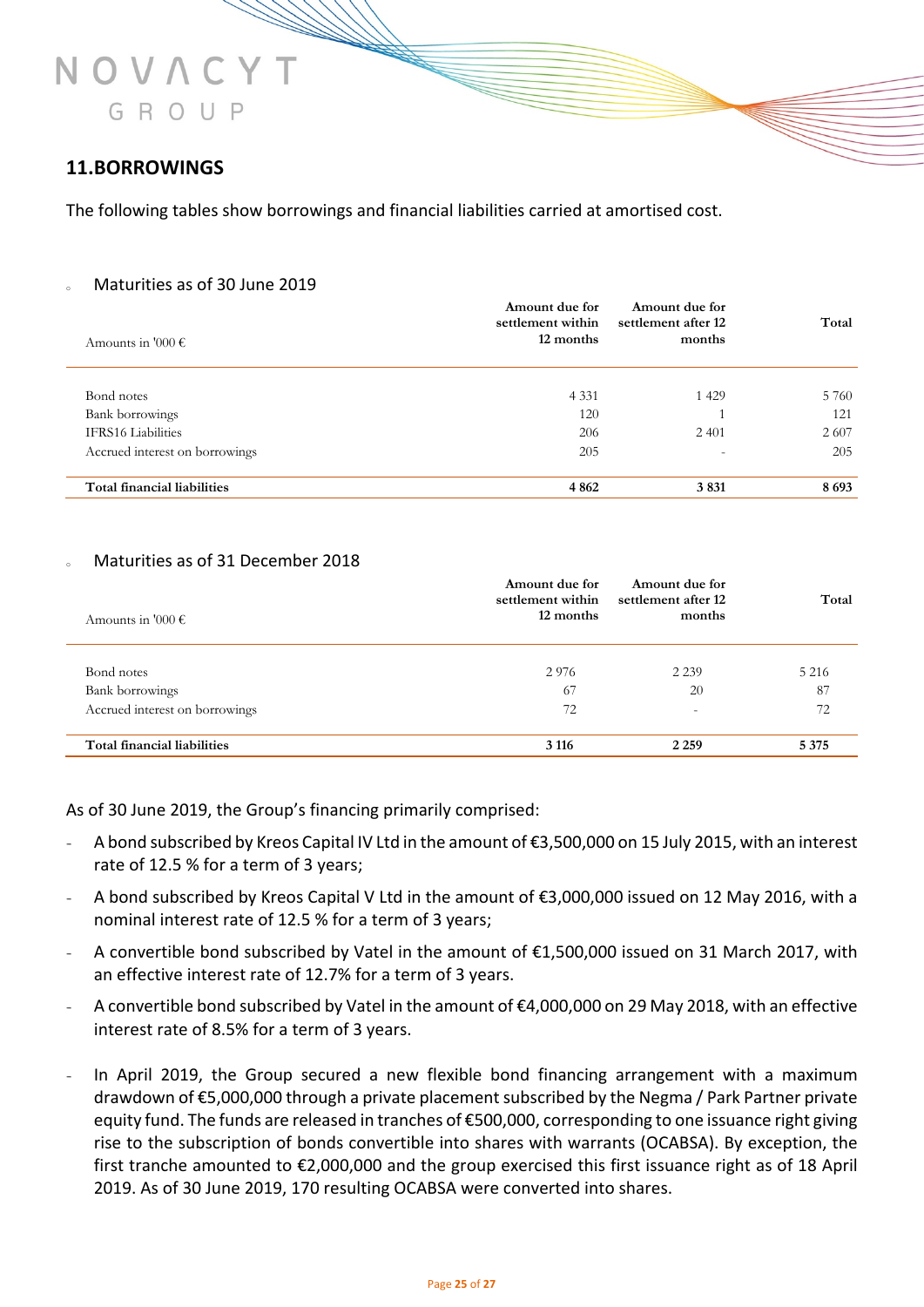

As a result of adopting IFRS 16 from the 1st January 2019, there is a €2,607,000 liability created (and a similar value fixed asset) primarily relating to building leases.

# **12.CONTINGENT CONSIDERATION**

The contingent consideration relates to the acquisition of the Primerdesign shares in May 2016 and the acquisition of the Infectious Diseases business from Omega Diagnostics Ltd Company in June 2018.

| Amounts in 000' $\epsilon$                 | (Unaudited)<br>Six months<br>ended 30 June<br>2019 | (Audited)<br>Year ended<br>31 December<br>2018 |
|--------------------------------------------|----------------------------------------------------|------------------------------------------------|
| Contingent consideration (current portion) | 1,138                                              | 1,569                                          |
| <b>Total</b>                               | 1,138                                              | 1,569                                          |

The movement in the liability between the 31 December 2018 and 30 June 2019 is due to repayments of the earn outs and the removal of one earn-out milestone that will no longer be achieved. The payment of the remaining contingent liability is expected to occur within twelve months.